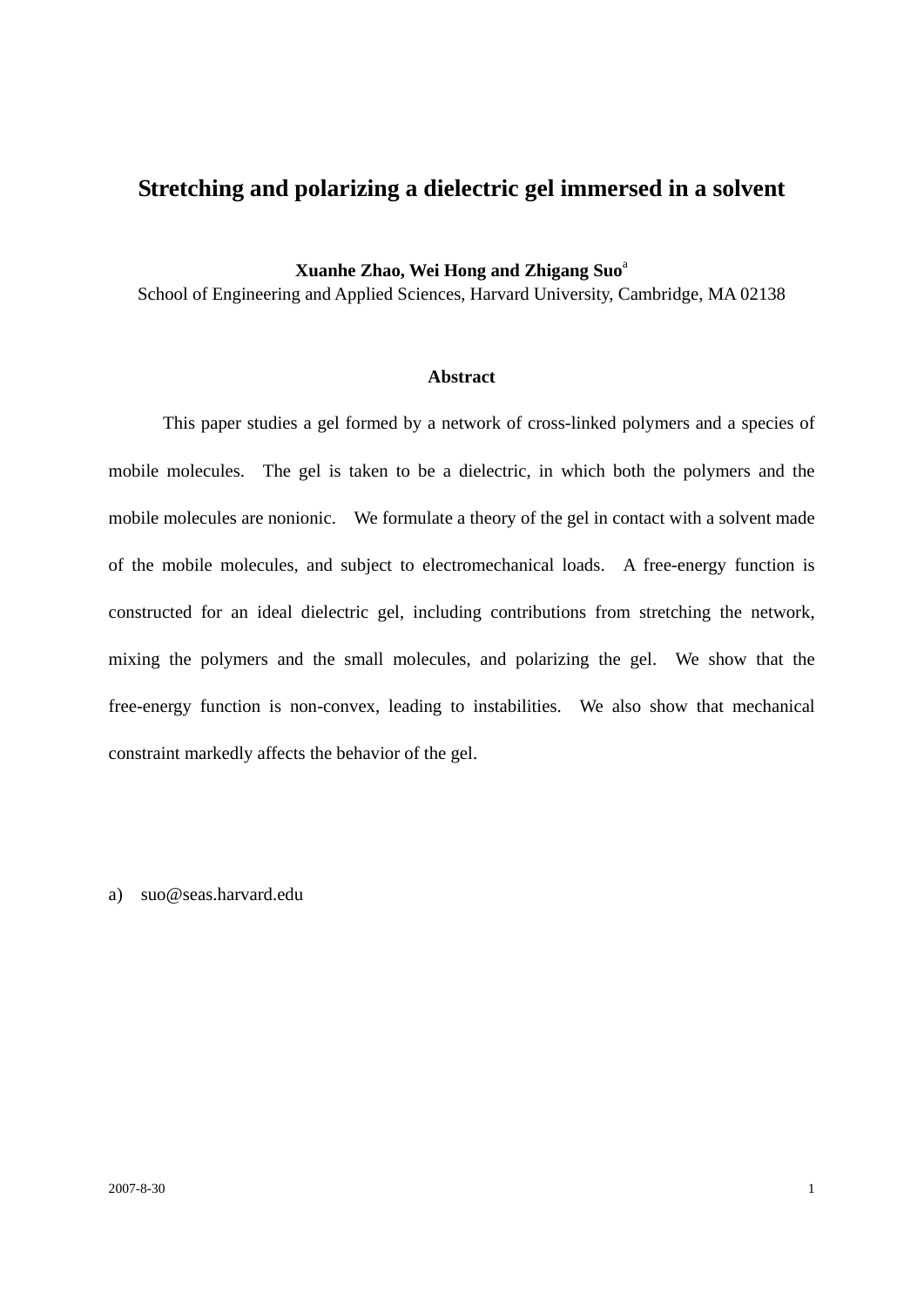#### **1. Introduction**

 When a species of long polymers are cross-linked into a three-dimensional network, the resulting material, known as an elastomer, is capable of large elastic deformation. Another species of molecules, of a low molecular weight, and capable of weak bonding with one another and with the polymers, can act as a solvent. When the elastomer is immersed in the solvent, the small molecules diffuse into the interstitial space of the network. The cross links in the network prevent the polymers from dissolving; rather, the network swells. The aggregate of the swollen network and the small molecules is known as a gel. As the small molecules diffuse in and out, the gel swells and shrinks reversibly.

 This paper studies the behavior of a gel immersed in a solvent and subject to electromechanical loads. Attention is restricted to dielectric gels, in which both the network and the solvent are nonionic. When a battery in an external circuit applies a voltage between two electrodes attached to the gel, the molecules in the gel polarize, and a certain amount of electric charge flows through the external circuit from one electrode to the other. We assume that no charged species migrate inside the gel. Dielectric gels may be used as sensors and actuators (Filipcsei et al., 2000; Hirai, 2007; Hirai et al., 1994; Hirai et al., 2000; Popovic et al., 2001; Zheng et al., 2000; Zrinyi et al., 2000).

 Scientific study of gels dates back to 1940s. Much of the literature has focused on the statistical mechanics of swelling; for reviews see Flory (1953) , Treloar (1975), Li and Tanaka (1992), and Horkay and McKenna (2007). As the small molecules mix with the polymers, the network is stretched. While the mixing increases the number of configurations of the mixture,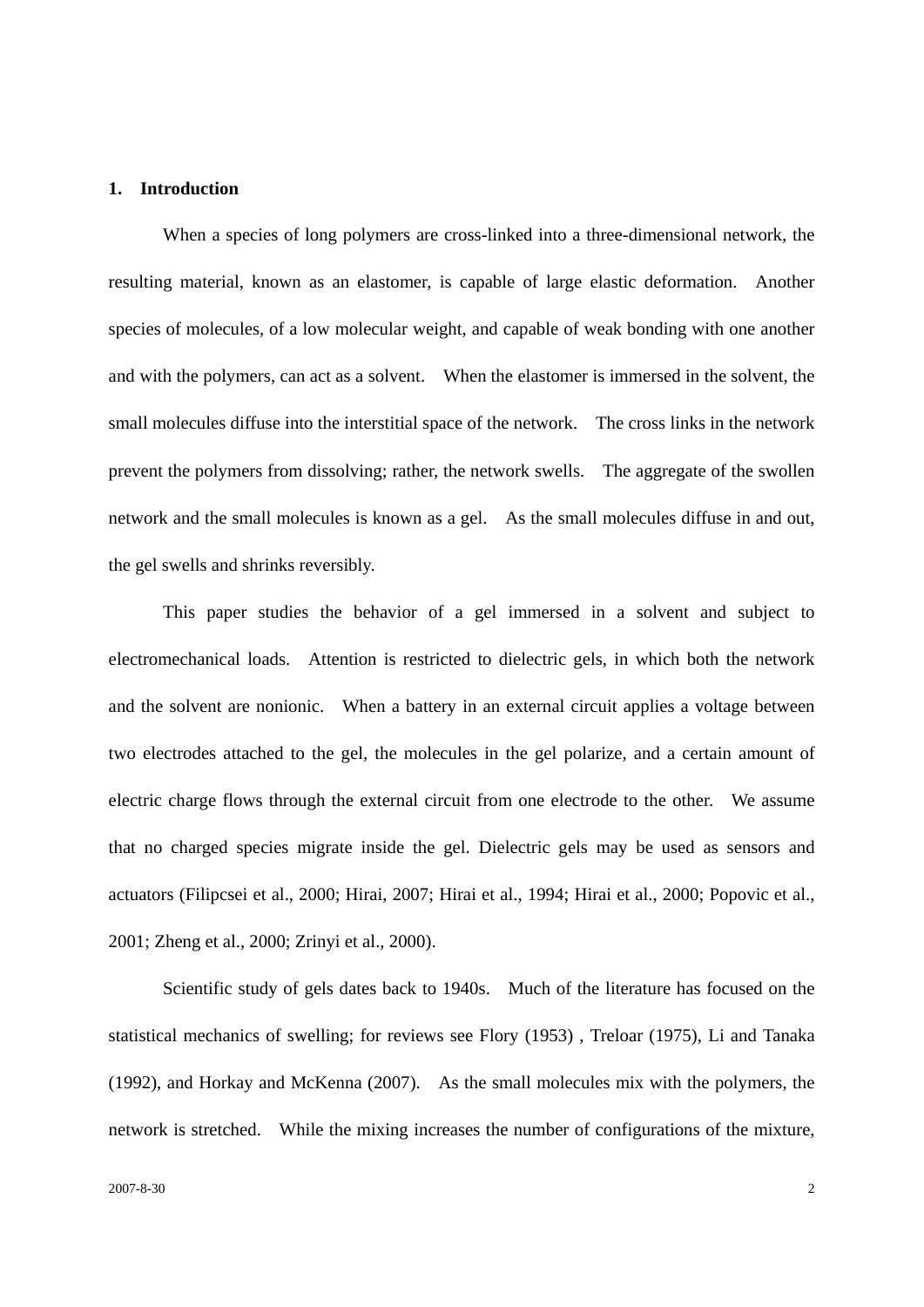stretching decreases the number of configurations of the individual polymer chains. Thus, swelling is mainly an outcome of the competition between the entropy of mixing and the entropy of stretching. Their compromise equilibrates the gel and the solvent, setting the equilibrium amount of swelling.

 There has also been a large body of literature on the continuum theory of gels. Gibbs (1878) formulated a theory of finite deformation of an elastic solid that absorbs a fluid, assuming that the solid and the fluid have reached equilibrium. Biot (1941) accounted for the transient process of the fluid migrating in the solid using Darcy's law. Lai et al. (1991) extended the theory to include the effects of ions and electric fields. More recent work has been discussed by, among many others, Durning and Morman (1993); Dolbow et al. (2004), Ji et al. (2006), Korchagin et al. (2007); Tsai et al. (2004); and Li, et al. (2007a; 2007b).

 We are unaware of any continuum theory of dielectric gels subject to electromechanical loads. Such a theory can be in principle reduced from the existing theories of ionic gels. We are, however, uncertain of the ways in which electrical effects are introduced in the existing theories. In particular, we do not believe that Maxwell stresses have any general theoretical significance in dielectrics, and the effect of electric field on stress should be considered as part of material laws. Furthermore, since ionic gels and dielectric gels can behave very differently, it is worthwhile to formulate a theory explicitly for dielectric gels.

 This paper focuses on homogeneous deformation of dielectric gels and its stability. The treatment extends recent work of Suo et al. (2007), Zhao et al. (2007), and Zhao and Suo (2007) on dielectric elastomers. We construct a free-energy function of dielectric gels, including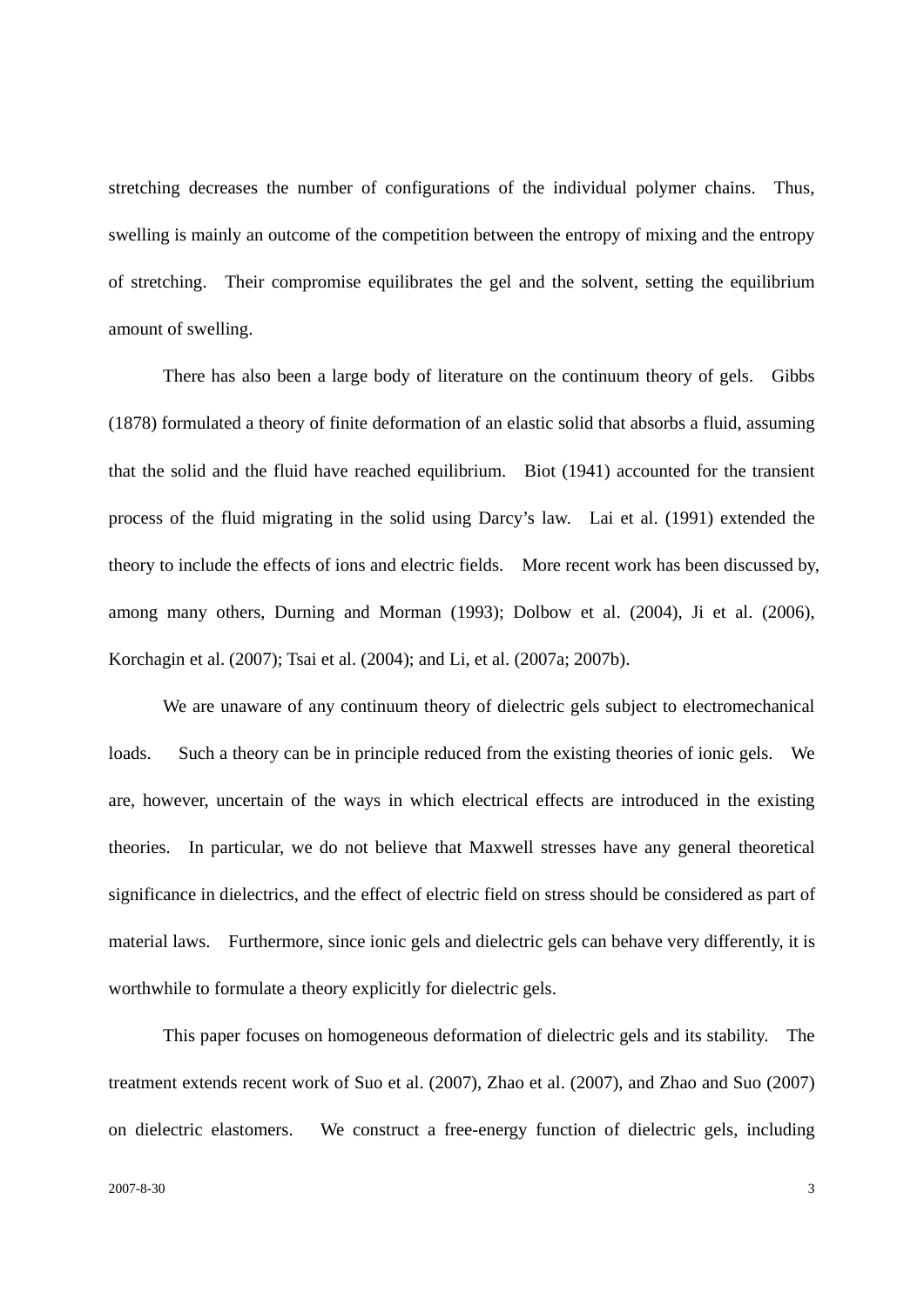contributions from stretching, mixing, and polarizing. We show that the Maxwell stresses have no theoretical significance for dielectrics in general, but can emerge from special form of the free-energy function. We then apply the theory to analyze the behavior of a gel under representative loading conditions. We show that mechanical constraint can markedly affect electromechanical behavior.

## **2. A network of polymers immersed in a solvent and subject to electromechanical loads**

 Figure 1 illustrates the system to be studied. A species of long polymers are cross-linked into a three-dimensional network, while a species of small molecules form a liquid solvent. In a reference configuration (Fig. 1a), the network and the solvent are separated from each other, and the network is a solid block of dimensions  $L_1L_2L_3$ , sandwiched between two electrodes. In the current configuration (Fig. 1b), the network is immersed in the solvent. The small molecules in the solvent migrate into the interstitial space of the network. The paper will focus on homogenous fields in the gel, assuming that the polymers and the small molecules have reached thermodynamic equilibrium.

Let *M* be the number of the small molecules in the gel, and denote the nominal concentration of the small molecules in the gel by

$$
C = M / (L_1 L_2 L_3).
$$
 (1)

The gel swells to dimensions  $l_1 l_2 l_3$ . Denote the stretches of the gel by

$$
\lambda_1 = \frac{l_1}{L_1}, \quad \lambda_2 = \frac{l_2}{L_2}, \quad \lambda_3 = \frac{l_3}{L_3}.
$$
\n(2)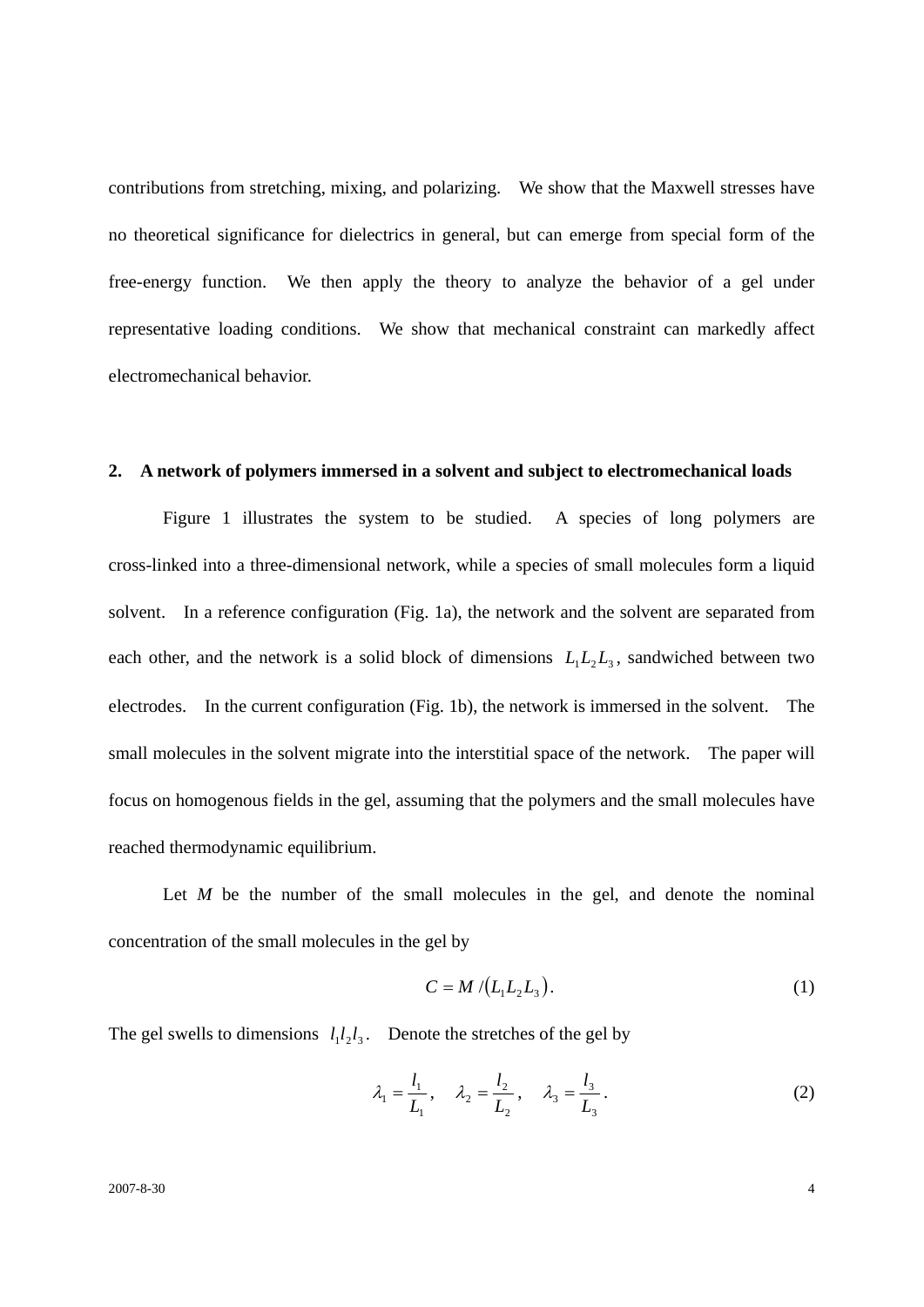Three weights apply forces  $F_1$ ,  $F_2$  and  $F_3$  to the gel in three directions. Define the nominal stresses  $s_1$ ,  $s_2$  and  $s_3$  in the gel by

$$
s_1 = \frac{F_1}{L_2 L_3}, \quad s_2 = \frac{F_2}{L_3 L_1}, \quad s_3 = \frac{F_3}{L_1 L_2}.
$$
 (3)

The weights may be applied via compliant and porous presses, allowing the gel to deform without constraint, and the small molecules to enter or leave the gel freely. Denote the true stresses by  $\sigma_1 = F_1 / (l_2 l_3)$ ,  $\sigma_2 = F_2 / (l_3 l_1)$  and  $\sigma_3 = F_3 / (l_1 l_2)$ , which relate to the nominal stresses by  $s_1 = \sigma_1 \lambda_2 \lambda_3$ ,  $s_2 = \sigma_2 \lambda_3 \lambda_1$  and  $s_3 = \sigma_3 \lambda_1 \lambda_2$ .

 Through an external circuit a battery applies a voltage Φ between the two electrodes. Denote the nominal electric field in the gel by

$$
\widetilde{E} = \frac{\Phi}{L_3}.
$$
\n(4)

By contrast, denote the true electric field by  $E = \Phi / l_3$ , which relates to the nominal electric field by  $\widetilde{E} = E\lambda_3$ .

 The gel is taken to be a dielectric, and let *Q* be the magnitude of the electric charge on either of the two electrodes. Denote the nominal electric displacement in the gel by

$$
\widetilde{D} = \frac{Q}{L_1 L_2}.
$$
\n<sup>(5)</sup>

Denote the true electric displacement by  $D = Q / (l_1 l_2)$ , which relates to the nominal electric displacement by  $\tilde{D} = D\lambda_1 \lambda_2$ .

## *Molecular incompressibility*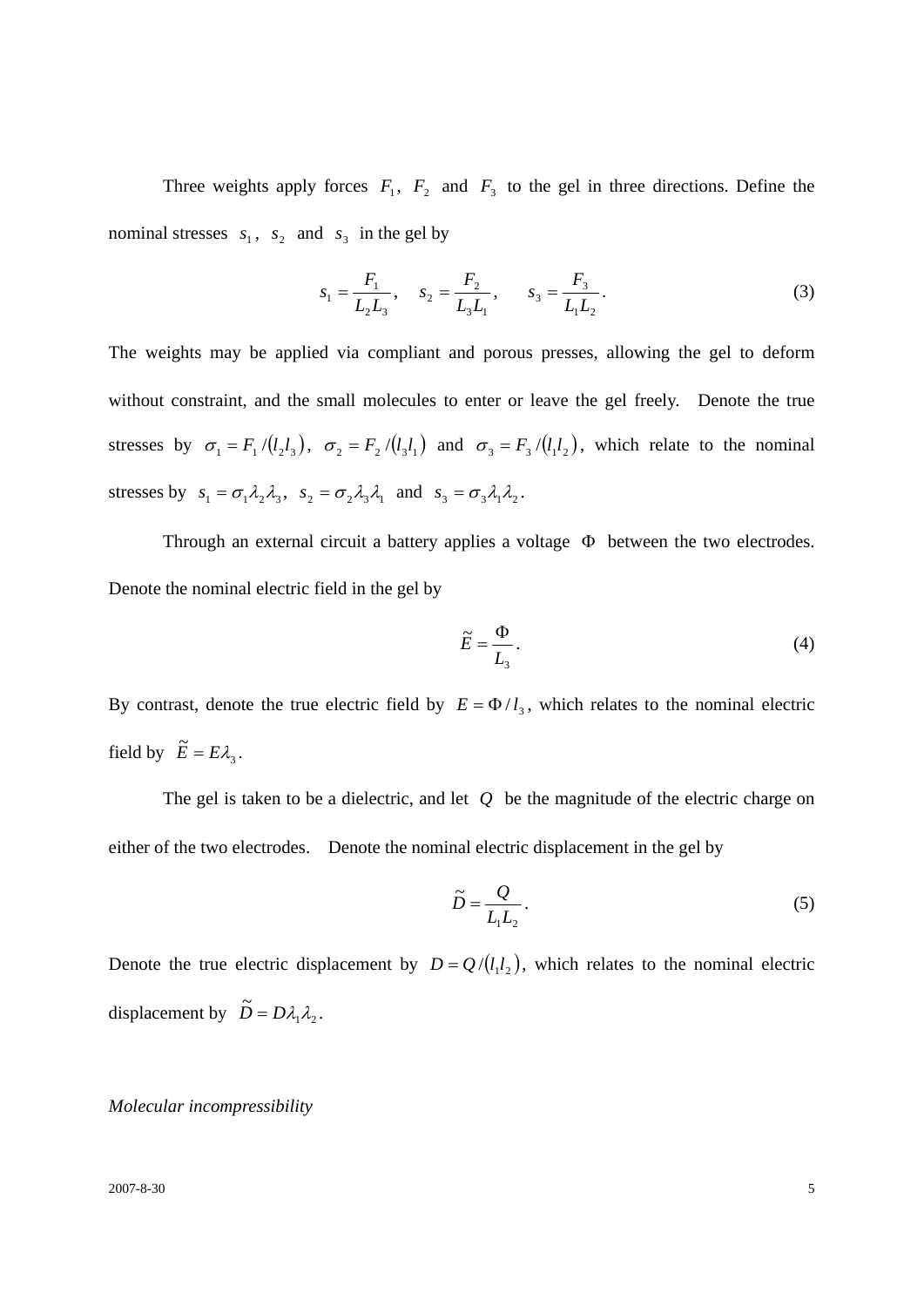We assume that both the individual polymers and the individual small molecules are incompressible. Furthermore, the void space inside the gel is negligible. Let *v* be the volume per small molecule. When the gel gains *M* small molecules, the volume of the gel changes from  $L_1L_2L_3$  to  $l_1l_2l_3 = L_1L_2L_3 + vM$ . Dividing this expression by  $L_1L_2L_3$ , we obtain that

$$
\lambda_1 \lambda_2 \lambda_3 = 1 + vC \,. \tag{6}
$$

This equation expresses the condition of molecular incompressibility.

 Consider a gel and an external liquid solvent both subject to a state of uniform hydrostatic stress. Under the condition of molecular incompressibility, the hydrostatic stress does no work when a small molecule relocates from the external liquid to the gel. Consequently, a uniform hydrostatic stress applied on both the gel and the external liquid does not affect the thermodynamic state of the system. We should emphasize that this conclusion only applies when the external solvent is liquid. If the external solvent is gaseous, however, the hydrostatic stress does do work when a small molecule relocates from the gas to the gel. In this paper, we will only consider incompressible liquid solvents.

## *Free-energy function, equations of state, and generalized modulus*

 The gel, the liquid, the weights, and the battery together constitute a thermodynamic system. Let *W* be the free energy of the gel in the current state divided by the volume of the polymer in the reference state. To be specific, assume that the weights apply constant forces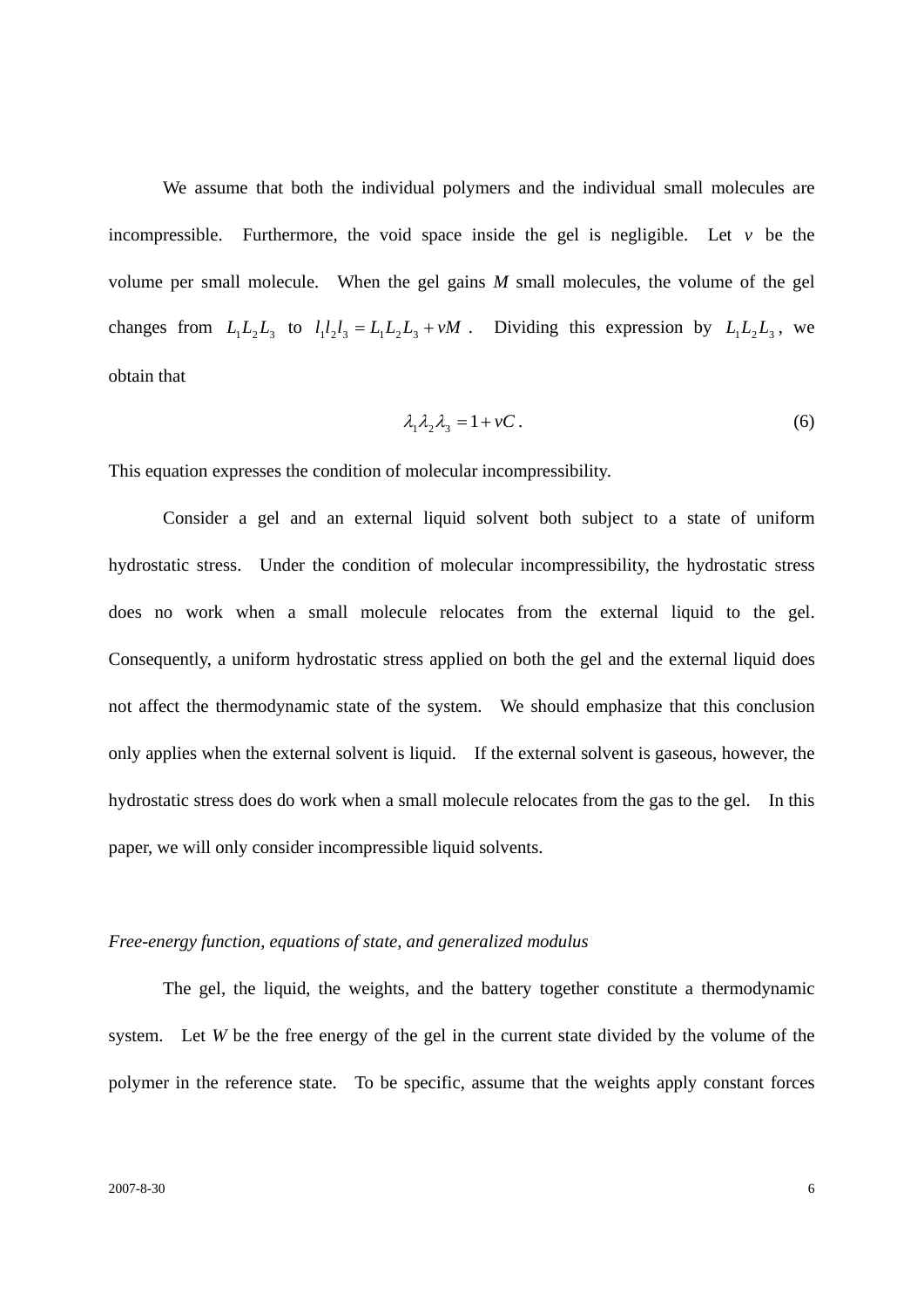$F_1, F_2, F_3$  to the gel, and that the battery applies a constant voltage  $\Phi$  between the two electrodes. When the gel deforms from dimensions  $L_1L_2L_3$  to  $l_1l_2l_3$ , the potential energy of weights decreases by  $F_1 (l_1 - L_1) + F_2 (l_2 - L_2) + F_3 (l_3 - L_3)$ . When an amount of charge *Q* flows through the external circuit from one electrode to the other, the potential energy of the battery reduces by Φ*Q* . The free energy of the system, *G*, is the sum of that of the gel, the weights, and the battery, given by

$$
G = W(\lambda_1, \lambda_2, \lambda_3, \widetilde{D})L_1L_2L_3 - F_1(l_1 - L_1) - F_2(l_2 - L_2) - F_3(l_3 - L_3) - \Phi Q. \tag{7}
$$

In writing (7), we enforce the condition of molecular incompressibility, so that the free-energy of the gel is a function of four generalized coordinates,  $\lambda_1, \lambda_2, \lambda_3, \tilde{D}$ .

 Thermodynamics dictates that a stable equilibrium state of the system should minimize *G*. Let  $(\lambda_1, \lambda_2, \lambda_3, \tilde{D})$  be an equilibrium state. When the state varies slightly, from  $(\lambda_1, \lambda_2, \lambda_3, \tilde{D})$ to  $(\lambda_1 + \delta\lambda_1, \lambda_2 + \delta\lambda_2, \lambda_3 + \delta\lambda_3, \tilde{D} + \delta\tilde{D})$ , the free energy of the system varies by

$$
\frac{\partial G}{L_1 L_2 L_3} = \left(\frac{\partial W}{\partial \lambda_1} - s_1\right) \delta \lambda_1 + \left(\frac{\partial W}{\partial \lambda_2} - s_2\right) \delta \lambda_2 + \left(\frac{\partial W}{\partial \lambda_3} - s_3\right) \delta \lambda_3 + \left(\frac{\partial W}{\partial \widetilde{D}} - \widetilde{E}\right) \delta \widetilde{D}
$$
\n
$$
+ \frac{\partial^2 W}{2\partial \lambda_1^2} \delta \lambda_1^2 + \frac{\partial^2 W}{\partial \lambda_1 \partial \lambda_2} \delta \lambda_1 \delta \lambda_2 + \frac{\partial^2 W}{\partial \lambda_1 \partial \lambda_3} \delta \lambda_1 \delta \lambda_3 + \frac{\partial^2 W}{\partial \lambda_1 \partial \widetilde{D}} \delta \lambda_1 \delta \widetilde{D}
$$
\n
$$
+ \frac{\partial^2 W}{2\partial \lambda_2^2} \delta \lambda_2^2 + \frac{\partial^2 W}{\partial \lambda_2 \partial \lambda_3} \delta \lambda_2 \delta \lambda_3 + \frac{\partial^2 W}{\partial \lambda_2 \partial \widetilde{D}} \delta \lambda_2 \delta \widetilde{D}
$$
\n
$$
+ \frac{\partial^2 W}{2\partial \lambda_3^2} \delta \lambda_3^2 + \frac{\partial^2 W}{\partial \lambda_3 \partial \widetilde{D}} \delta \lambda_3 \delta \widetilde{D}
$$
\n
$$
+ \frac{\partial^2 W}{2\partial \widetilde{D}^2} \delta \widetilde{D}^2
$$
\n(8)

We have included the variation up to the second power of the variations of the generalized coordinates.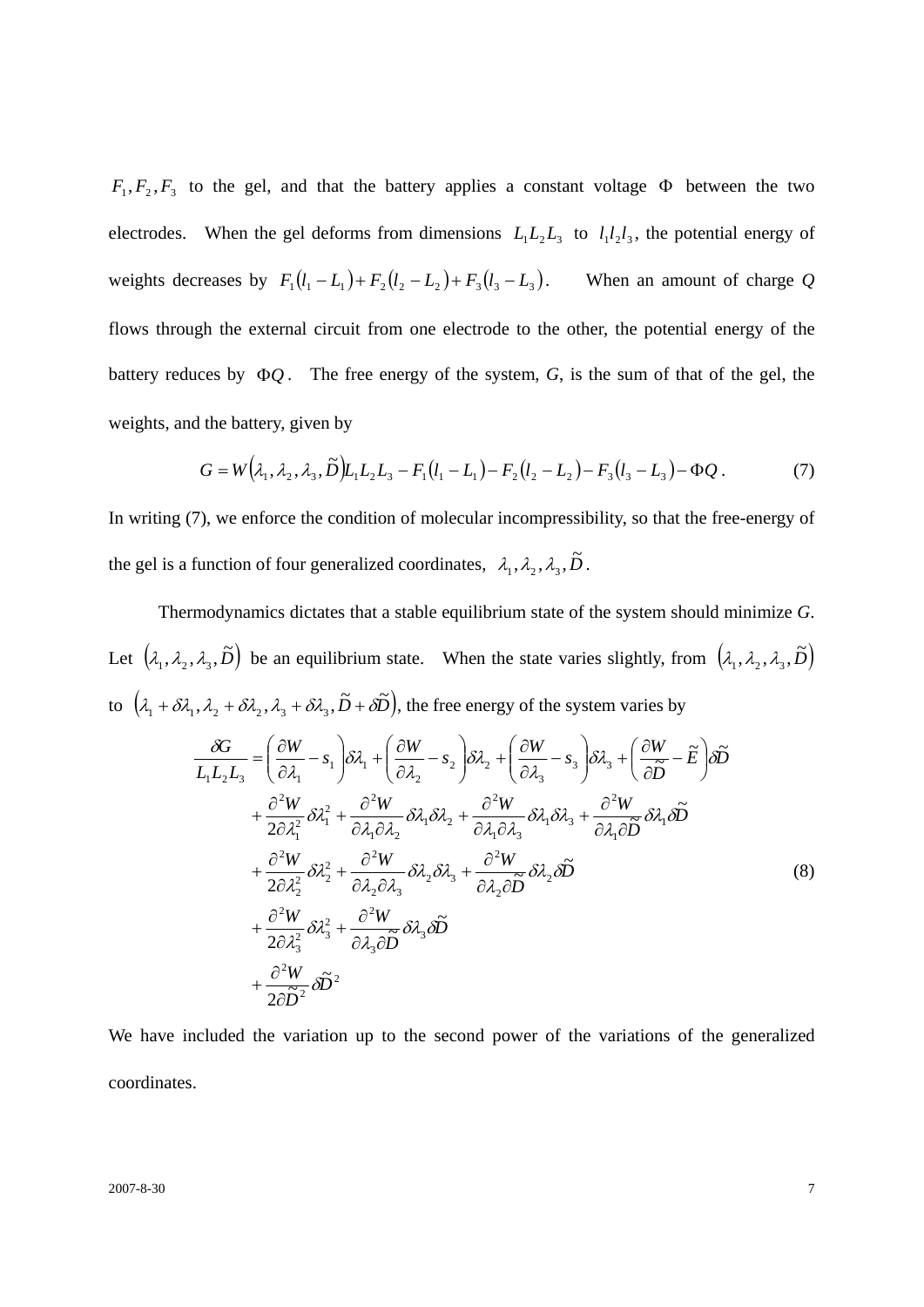To ensure  $(\lambda_1, \lambda_2, \lambda_3, \tilde{D})$  minimize *G*, the coefficients of the first variations vanish, leading to

$$
s_1 = \frac{\partial W}{\partial \lambda_1}, \quad s_2 = \frac{\partial W}{\partial \lambda_2}, \quad s_3 = \frac{\partial W}{\partial \lambda_3}, \quad \widetilde{E} = \frac{\partial W}{\partial \widetilde{D}}.
$$
 (9)

In deriving (9), we have regarded  $s_1, s_2, s_3$ ,  $\tilde{E}$  as the loading parameters set by the weights and the battery. We may also regard  $s_1, s_2, s_3, \tilde{E}$  as functions of the generalized coordinates  $(\lambda_1, \lambda_2, \lambda_3, \tilde{D})$ . Thus, once the free-energy function of the gel,  $W(\lambda_1, \lambda_2, \lambda_3, \tilde{D})$ , is prescribed, (9) gives the equations of state of the gel.

When the generalized coordinates vary by small amounts,  $\delta \lambda_1, \delta \lambda_2, \delta \lambda_3, \delta \tilde{D}$ , to maintain equilibrium, (9) dictates that the loading parameters vary by  $\delta s_1, \delta s_2, \delta s_3, \delta \tilde{E}$ , such that

$$
\begin{bmatrix}\n\delta_{1} \\
\delta_{2} \\
\delta_{3} \\
\delta_{4} \\
\delta_{5} \\
\delta_{6} \\
\delta_{7}\n\end{bmatrix} = \begin{bmatrix}\n\frac{\partial^{2}W}{\partial \lambda_{1}^{2}} & \frac{\partial^{2}W}{\partial \lambda_{1}\partial \lambda_{2}} & \frac{\partial^{2}W}{\partial \lambda_{1}\partial \lambda_{3}} & \frac{\partial^{2}W}{\partial \lambda_{1}\partial \widetilde{D}} \\
\frac{\partial^{2}W}{\partial \lambda_{2}^{2}} & \frac{\partial^{2}W}{\partial \lambda_{2}\partial \lambda_{3}} & \frac{\partial^{2}W}{\partial \lambda_{2}\partial \widetilde{D}} & \frac{\partial^{2}W}{\partial \lambda_{2}} \\
\frac{\partial^{2}W}{\partial \lambda_{3}^{2}} & \frac{\partial^{2}W}{\partial \lambda_{3}\partial \widetilde{D}} & \frac{\partial^{2}W}{\partial \widetilde{D}} & \frac{\partial^{2}W}{\partial \widetilde{D}}\n\end{bmatrix}
$$
\n(10)

The matrix in (10), known as the Hessian, linearly maps the changes in the generalized coordinates to the changes in the loading parameters. That is, the Hessian is the generalized tangent modulus. At a given equilibrium state  $(\lambda_1, \lambda_2, \lambda_3, \tilde{D})$ , the Hessian is a symmetric matrix, and has four real eigenvalues,  $K_I$ ,  $K_{II}$ ,  $K_{III}$ ,  $K_{IV}$ , arranged from small to large. Each eigenvector represents a mode of change in state, and the associated eigenvalue is the modulus of this mode. The four eigenvectors are orthogonal to one another.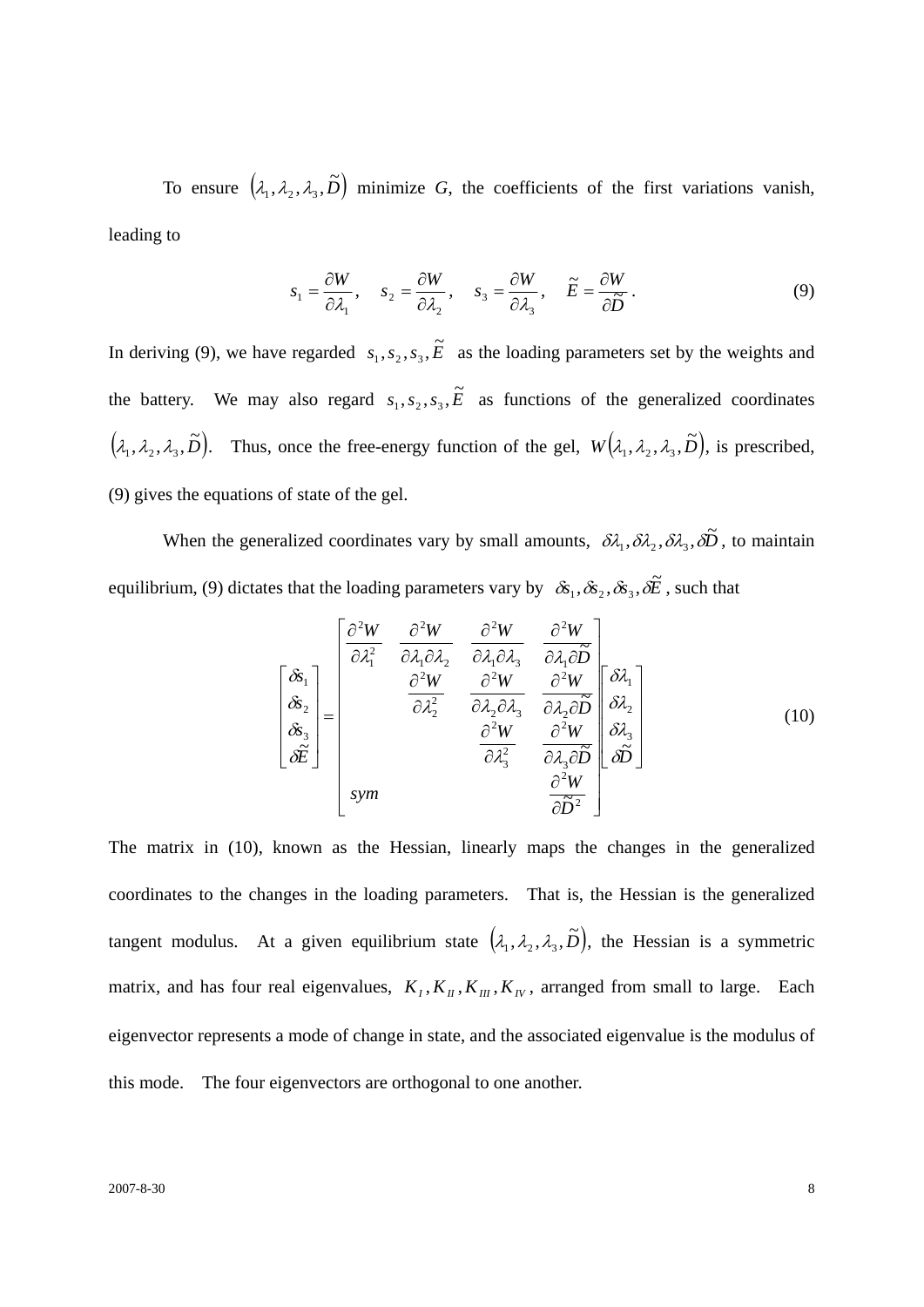## *Stability*

To ensure that a state  $(\lambda_1, \lambda_2, \lambda_3, \tilde{D})$  minimizes *G*, the sum of the second derivatives in (8) must be positive for arbitrary variation of the generalized coordinates. This condition is equivalent to that the Hessian is positive-definite at  $(\lambda_1, \lambda_2, \lambda_3, \tilde{D})$ , or that all four eigenvalues of the Hessian are positive, or that the function  $W(\lambda_1, \lambda_2, \lambda_3, \tilde{D})$  is convex at  $(\lambda_1, \lambda_2, \lambda_3, \tilde{D})$ .

The generalized coordinates  $(\lambda_1, \lambda_2, \lambda_3, \tilde{D})$  form a space, which we can divide into regions of two kinds. In one kind, the free-energy function is convex, and in the other, the free energy is non-convex. The boundary of the two kinds of the regions is given by the equation

$$
K_1(\lambda_1, \lambda_2, \lambda_3, \widetilde{D}) = 0.
$$
 (11)

This boundary generalizes the inflexion point of a function of one variable.

 A positive-definite Hessian only guarantees meta-stability. Under this meta-stable condition, the free energy is a local minimum against small variations of the generalized coordinates, but not necessarily a global minimum against finite variations of the generalized coordinates. This paper will be restricted to the meta-stable condition. See Zhao, Hong and Suo (2007) for an example of global minimum that leads to coexistent states in a dielectric elastomer.

#### **3. Free-energy function of ideal dielectric gels**

 To carry out calculations, we need an explicit form of the free-energy function. Our intention is to illustrate the general procedure, and to describe approximate behavior of dielectric gels. As such, we will adopt a simplest form of the free-energy function. To describe accurate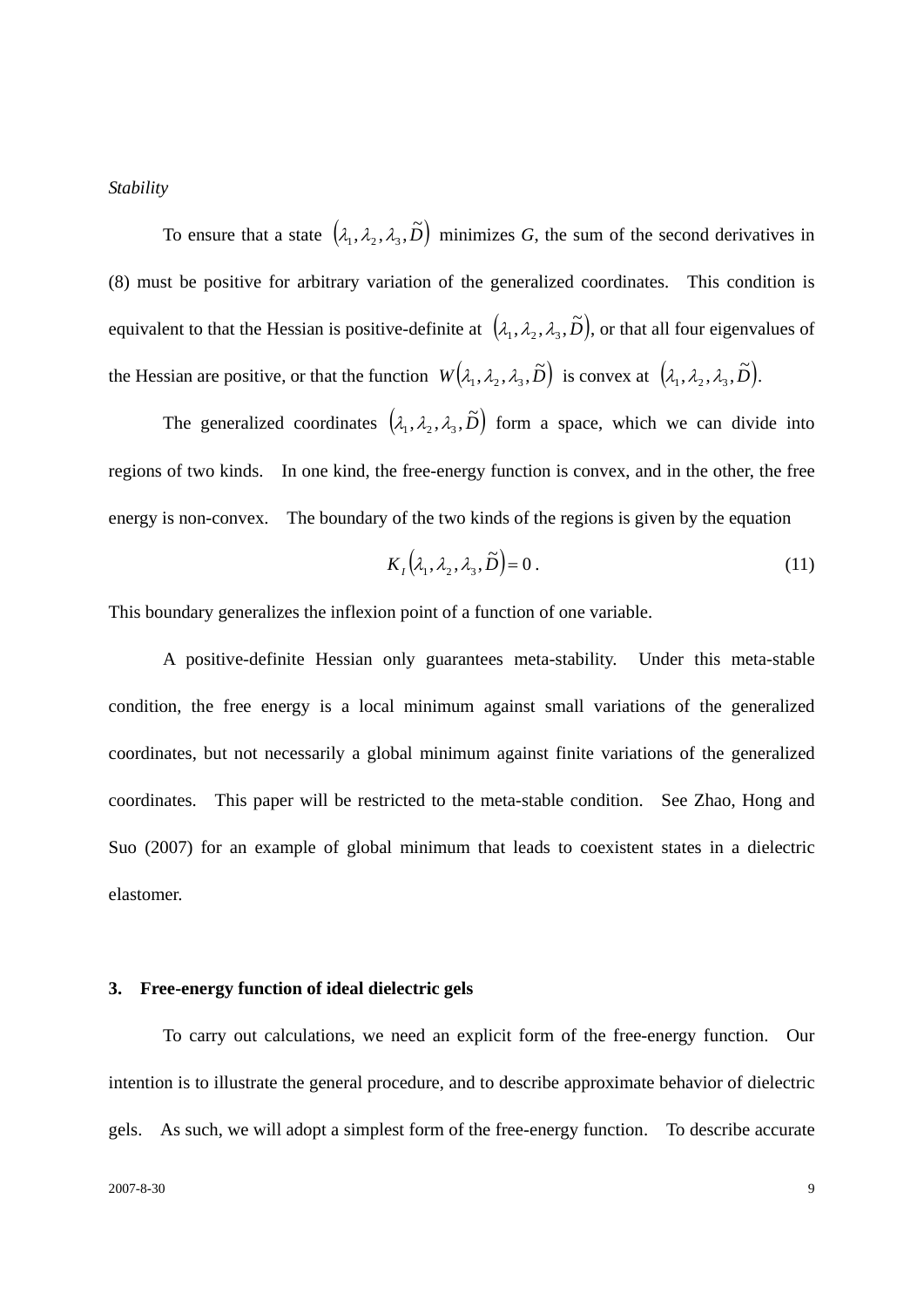behavior of a specific gel would require adding terms and parameters to fit experimental data, a task that is beyond the scope of this paper.

 The free energy of a dielectric gel comes from several molecular processes: stretching the network of polymers, mixing the polymers and the small molecules, and polarizing the gel. We assume that the free energy of the gel takes the form

$$
W = Ws + Wm + Wp, \t\t(12)
$$

where  $W_s$ ,  $W_m$  and  $W_p$  are, respectively, the contributions of stretching, mixing and polarizing.

The free energy of stretching a network of polymers is taken to be (Flory, 1953)

$$
W_s(\lambda_1, \lambda_2, \lambda_3) = \frac{1}{2} NkT (\lambda_1^2 + \lambda_2^2 + \lambda_3^2 - 3 - 2\log \lambda_1 \lambda_2 \lambda_3), \tag{13}
$$

where *N* is the number of chains in the gel divided by the volume of the gel in the reference state, and *kT* is the temperature in the unit of energy.

 When the polymers are not cross-linked, the polymers and the small molecules can form a solution. The free energy of mixing is taken to be (Flory, 1942; Huggins, 1941)

$$
W_m(C) = -\frac{kT}{\nu} \left[ \nu C \log \left( 1 + \frac{1}{\nu C} \right) + \frac{\chi}{1 + \nu C} \right].
$$
 (14)

Here  $vC$  is the volume of the small molecules in the gel divided by the volume of the polymers. The first term inside of the bracket of (14) comes from the entropy of mixing, and the second from the enthalpy of mixing, where  $\chi$  is a dimensionless parameter. The enthalpy of mixing, motivates the small molecules to enter the solution if  $\chi$  < 0, but motivates the small molecules to come out of the gel if  $\chi > 0$ . The change in the free energy associated with relocating one small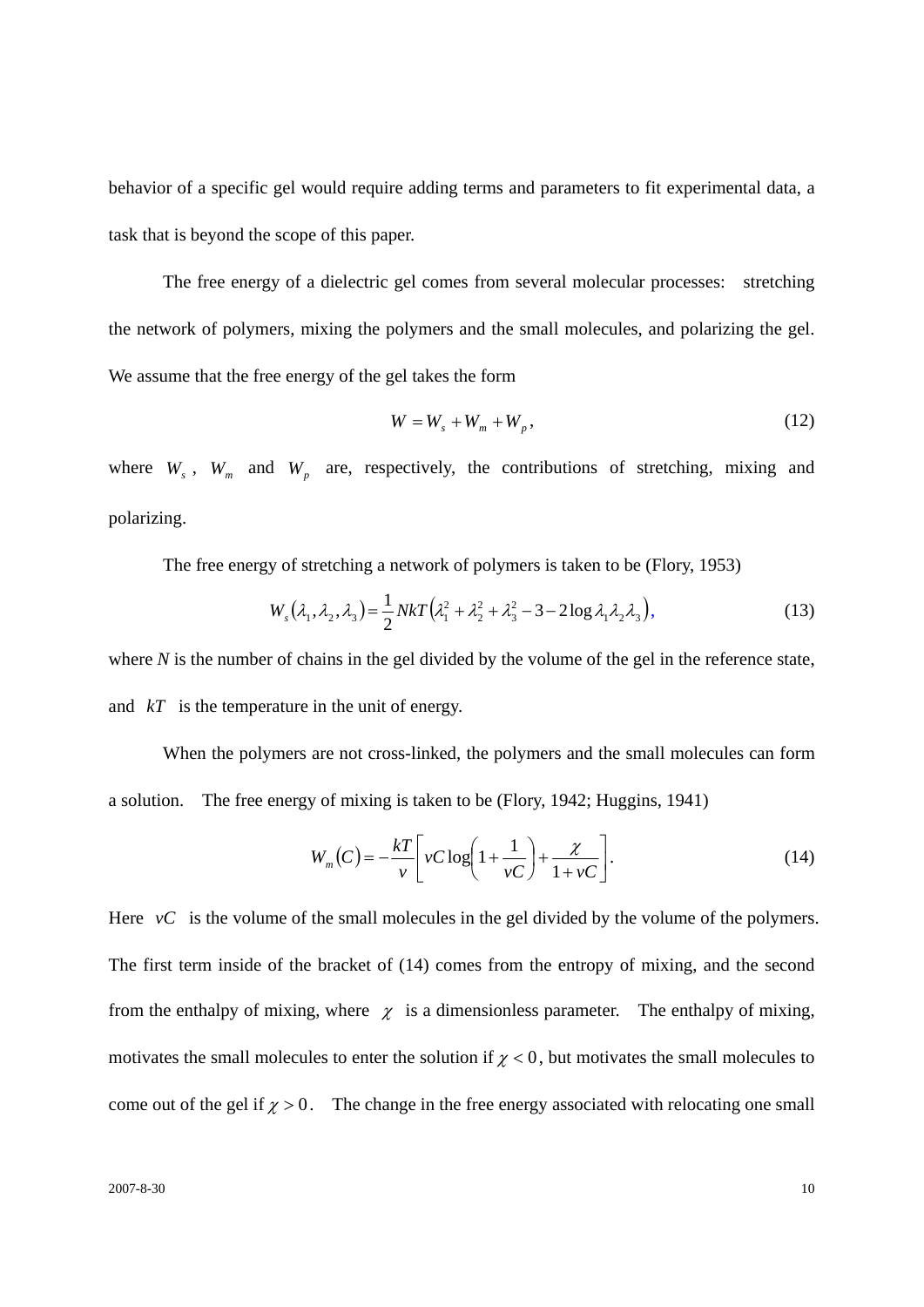molecule from the liquid to the gel is

$$
\frac{dW_m}{dC} = kT \left[ \log \frac{vC}{1 + vC} + \frac{1}{1 + vC} + \frac{\chi}{(1 + vC)^2} \right].
$$
\n(15)

We are interested in gels that contain mostly small molecules, namely,  $vC \gg 1$ . As an approximation, we assume that the gel has a dielectric energy of the same form as a liquid, with a constant permittivity  $\varepsilon$ . Thus, the dielectric energy per unit current volume is  $D^2/(2\varepsilon)$ . Consequently, in terms of the nominal electric displacement  $\tilde{D}$ , the dielectric energy in the current state divided by the volume in the reference configuration is

$$
W_p = \frac{\lambda_3 \tilde{D}^2}{2\varepsilon \lambda_1 \lambda_2} \,. \tag{16}
$$

When the dielectric behavior of a gel is the same as that of a liquid, we refer to the gel as an ideal dielectric gel.

 Partitioning the free energy of a gel into additive parts is itself an approximation. The approximation dates back at least to Flory and Rehner (1943a; 1943b) who, in a model of swelling, expressed the free energy of a gel as the sum of the free energy of stretching and the free energy of mixing. More recently, Zhao et al. (2007) modeled a dielectric elastomer by adding the free energy of stretching and the free energy of polarization. A justification of such a partition is as follows. The network of polymers has a low density of cross links, so that the processes of mixing and polarizing are nearly unaffected by stretching. Furthermore, we are mainly interested in a gel that contains a small volume fraction of polymers, but a large volume fraction of small molecules, so that the dielectric behavior of the gel is expected to be similar to that of the liquid solvent.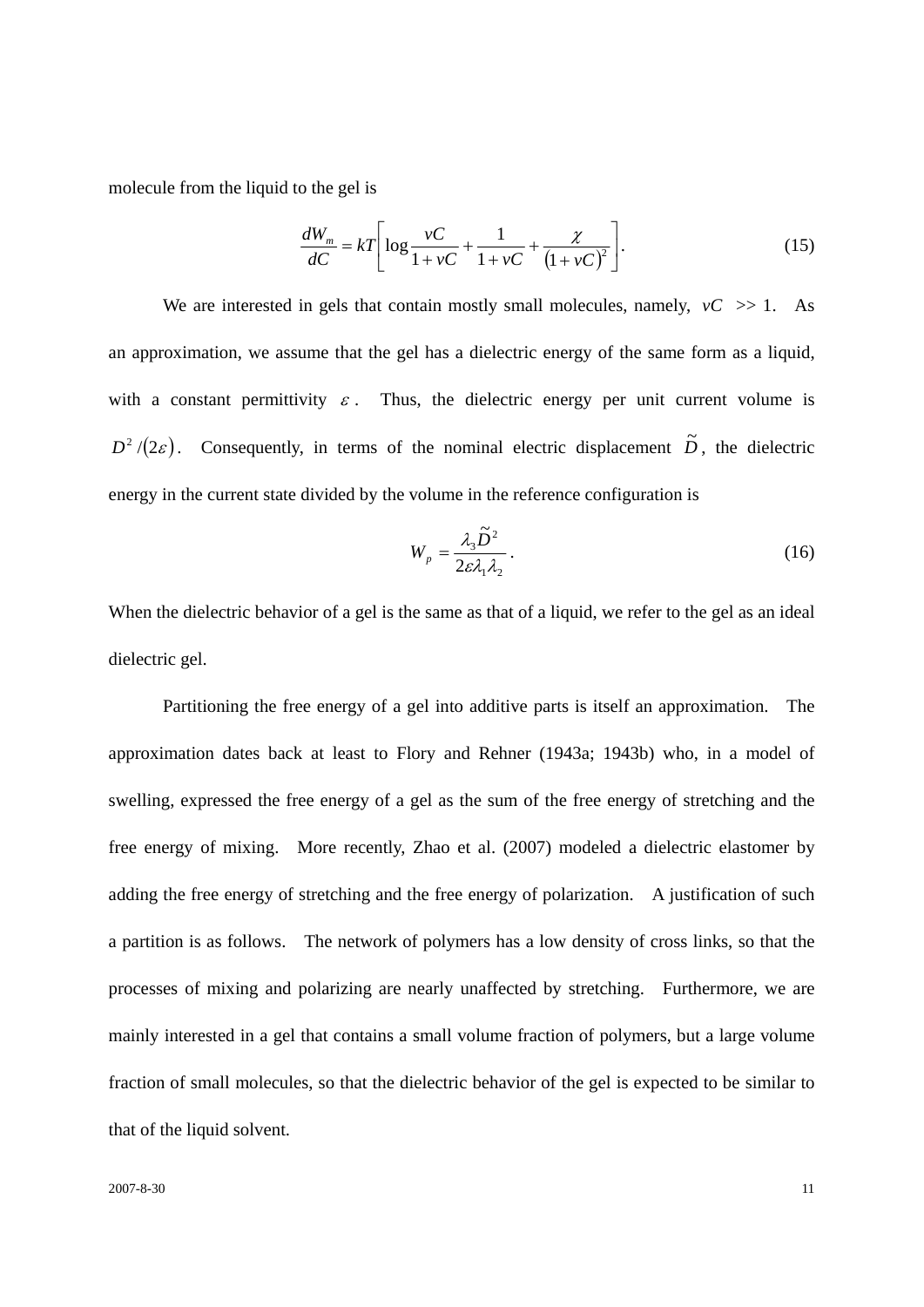Substituting the above free-energy function into (9), we obtain the equations of the state of the model dielectric gel:

$$
s_1 = NkT(\lambda_1 - \lambda_1^{-1}) + \frac{\lambda_2 \lambda_3}{\nu} \frac{dW_m(C)}{dC} - \frac{\lambda_3 \tilde{D}^2}{2\varepsilon \lambda_1^2 \lambda_2}
$$
(17a)

$$
s_2 = NkT(\lambda_2 - \lambda_2^{-1}) + \frac{\lambda_3 \lambda_1}{\nu} \frac{dW_m(C)}{dC} - \frac{\lambda_3 \widetilde{D}^2}{2\varepsilon \lambda_1 \lambda_2^2}
$$
(17b)

$$
s_3 = NkT(\lambda_3 - \lambda_3^{-1}) + \frac{\lambda_1 \lambda_2}{\nu} \frac{dW_m(C)}{dC} + \frac{\tilde{D}^2}{2\varepsilon \lambda_1 \lambda_2}
$$
(17c)

$$
\widetilde{E} = \frac{\lambda_3 \widetilde{D}}{\varepsilon \lambda_1 \lambda_2} \tag{17d}
$$

These equations can also be expressed in terms of the true quantities:

$$
\sigma_1 = NkT(\lambda_1 - \lambda_1^{-1})\lambda_2^{-1}\lambda_3^{-1} + \frac{1}{\nu}\frac{dW_m(C)}{dC} - \frac{1}{2}\varepsilon E^2
$$
 (18a)

$$
\sigma_2 = NkT(\lambda_2 - \lambda_2^{-1})\lambda_3^{-1}\lambda_1^{-1} + \frac{1}{\nu}\frac{dW_m(C)}{dC} - \frac{1}{2}\varepsilon E^2
$$
 (18b)

$$
\sigma_3 = NkT(\lambda_3 - \lambda_3^{-1})\lambda_1^{-1}\lambda_2^{-1} + \frac{1}{\nu}\frac{dW_m(C)}{dC} + \frac{1}{2}\varepsilon E^2
$$
 (18c)

$$
D = \varepsilon E \tag{18d}
$$

In the expressions for the three stresses, the first terms are the elastic stresses caused by stretching the network of polymers, the second terms are the osmotic pressure due to the inability of the polymers to leave the gel, and the third terms are due to the electric field. The third terms coincide with the Maxwell stresses because we have assumed that the dielectric behavior of the gel is the same as that of a liquid. In general, however, the effect of the electric field on the stresses may take other forms. For example, if the permittivity  $\varepsilon$  is a function of the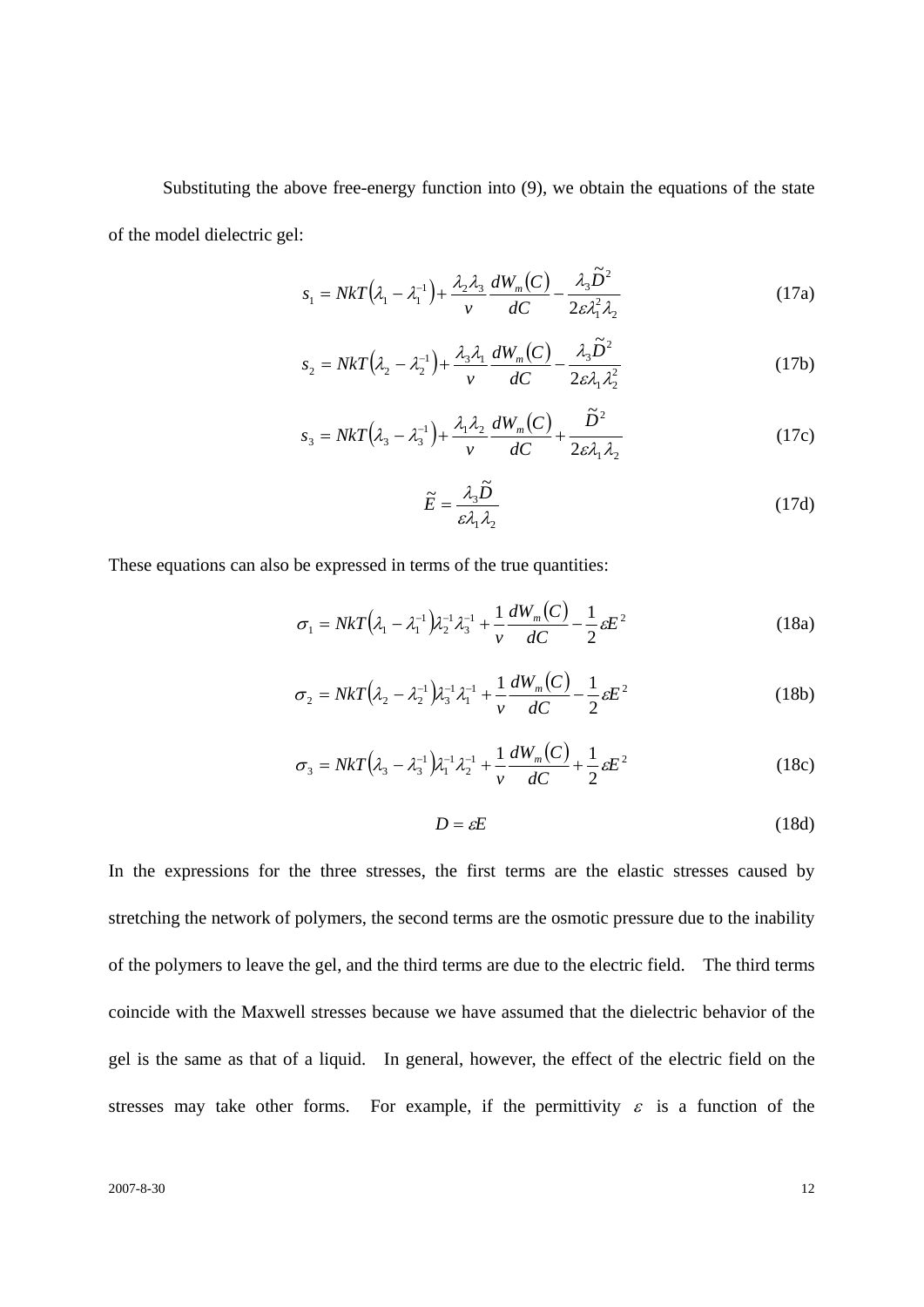concentration *C*, more terms involving the electric displacement need be added to (17).

In following calculations, we will normalize the stresses by  $kT/v$ , the electric field by  $\sqrt{kT/(v\epsilon)}$  and the electric displacement by  $\sqrt{kT/v}$ . A representative value of the volume per molecule is  $v = 10^{-28} \text{m}^3$ . At room temperature,  $kT = 4 \times 10^{-21} \text{J}$ , and  $kT / v = 4 \times 10^7 \text{ Pa}$ . Taking  $\varepsilon = 10^{-10}$  F/m, we find that  $\sqrt{kT / (v \varepsilon)} = 6.3 \times 10^8$  V/m, and  $\sqrt{kT / v} = 6.3 \times 10^{-2}$  C/m<sup>2</sup>.

The model has two dimensionless material parameters: *Nv* and  $\chi$ , which are readily changed in experiments. For example,  $\chi$  may be varied by temperature, and the degree of cross-linking may be varied by enzymes. In the absence of small molecules, the cross-linked polymers has shear modulus *NkT* under the small-strain conditions, with the representative values  $NkT = 10^4 - 10^7$  N/m<sup>2</sup>, which gives the range  $Nv = 10^{-4} - 10^{-1}$ . The parameter  $\chi$ is a dimensionless measure of the enthalpy of mixing, with representative values  $\chi$  =  $0.2 - 1.2$ .

The free energy is a function of four variables,  $W(\lambda_1, \lambda_2, \lambda_3, \tilde{D})$ . We have not found a useful way to display this function in all its variables. Instead, we will discuss some representative cases.

## **4. Actuation under biaxial constraint**

Consider a layer of a gel bonded to a rigid substrate, which constrains the in-plane stretches,  $\lambda_1 = \lambda_2$ , to a fixed value. A battery applies voltage  $\Phi$  across the thickness of the layer. No weight is applied, and the gel is free to swell or shrink in the normal direction.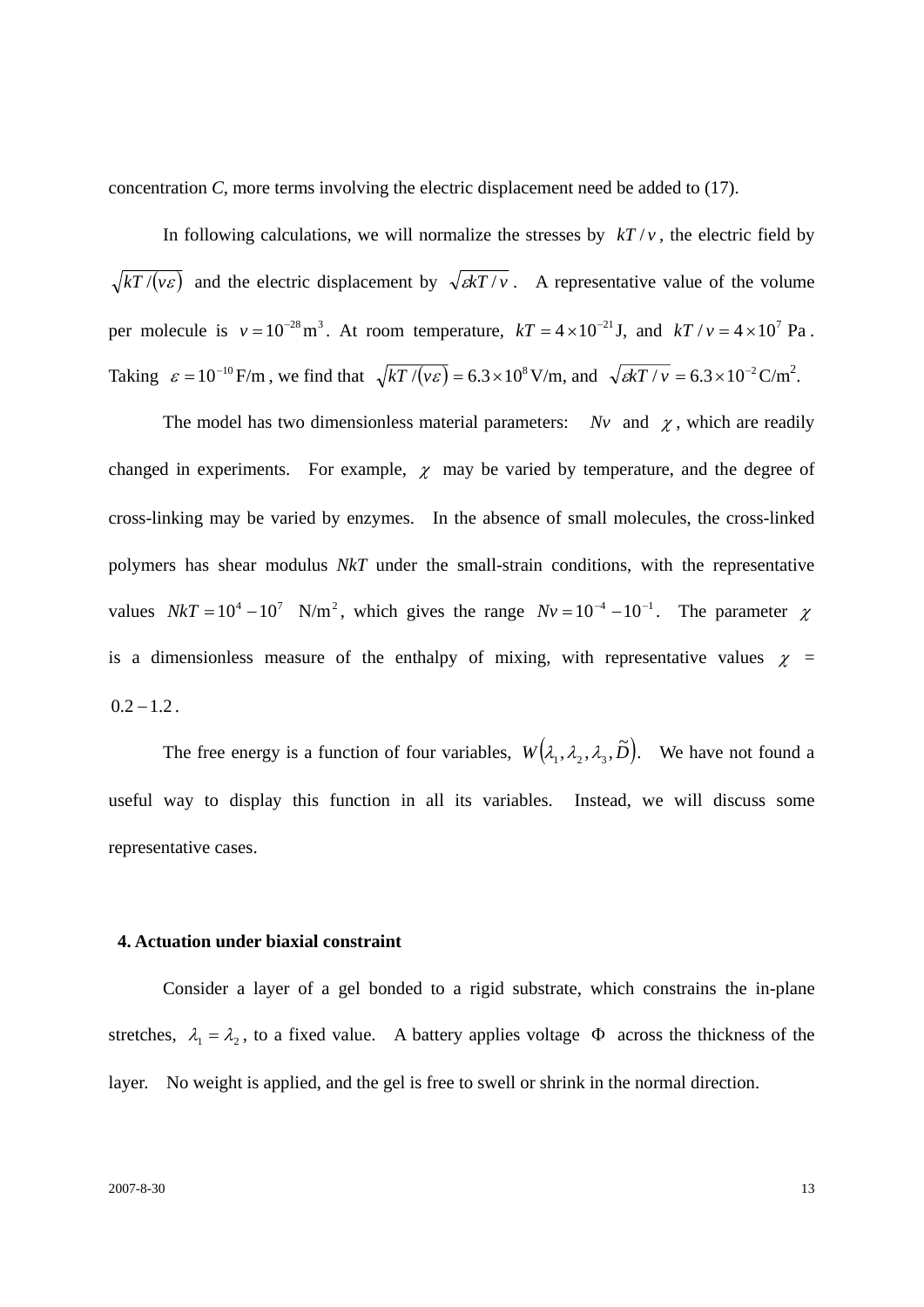The system has two degrees of freedom,  $\lambda_3$  and  $\tilde{D}$ , so that the Hessian reduces to a two-by-two matrix. The condition  $K_1(\lambda_3, \tilde{D}) = 0$  is a curve that divides the plane  $(\lambda_3, \tilde{D})$ into two regions (Fig. 2). In the region above the curve, the free-energy function  $W(\lambda_3, \tilde{D})$  is non-convex; in the region below, the free-energy function is convex.

Because no weight is applied,  $s_3 = 0$ , so that (17c) becomes

$$
Nv(\lambda_3 - \lambda_3^{-1}) + \lambda_1^2 \left[ \log \left( 1 - \lambda_1^{-2} \lambda_3^{-1} \right) + \lambda_1^{-2} \lambda_3^{-1} + \chi \lambda_1^{-4} \lambda_3^{-2} \right] + \frac{\tilde{D}^2}{2 \lambda_1^2 (skT/v)} = 0. \tag{19}
$$

This equation represents a loading path in the  $(\lambda_3, \tilde{D})$  plane, and is also plotted in Fig. 2. As the charge on the electrodes increases, the thickness of the gel decreases. The loading path lies in the region in which the free-energy function is convex. Consequently, the loading path consists of a sequence of stable states.

 Figure 3 plots several quantities as functions of the nominal electric displacement, when the in-plane stretches are constrained at several values. Figure 3a is plotted by using (17d) and (19), regarding  $\lambda_3$  as a parameter. The nominal electric field increases monotonically with the nominal electric displacement. When the in-plane stretches are constrained at a larger value, the same applied voltage can induce more charges on the electrodes. Figure 3b shows that the true electric field is linear in the nominal electric displacement, as expected from (17d). Figure 3c plots (19) for several fixed values of the in-plane stretches, indicating that the gel thins down as the charges on the electrodes increase. Recall the condition of molecular incompressibility,  $1 + vC = \lambda_1^2 \lambda_3$ . Figure 3d plots *vC* as a function of the nominal electric displacement. The in-plane constraint markedly affects the amount of swelling: the larger the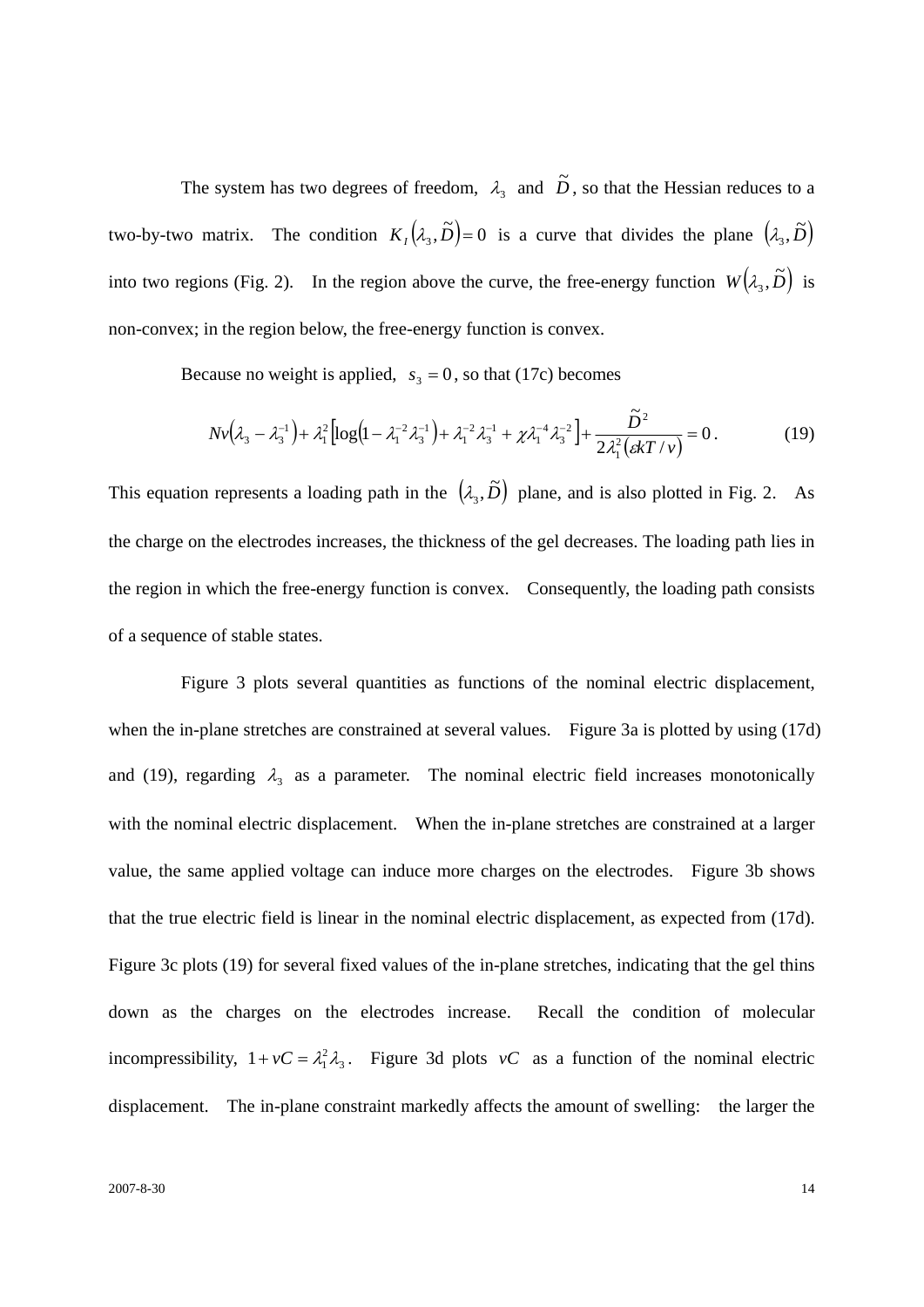in-plane stretches are, the more the gel swells.

## **5. Unconstrained actuation**

 Consider a layer of a gel sandwiched between flexible electrodes. A battery applies a voltage, therefore  $\tilde{E}$ , across the thickness of the gel. No weight is applied, and the gel is free to swell in all three directions. The three stretches obey  $\lambda_1 = \lambda_2 \neq \lambda_3$ , and the system has three degrees of freedom,  $\lambda_1$ ,  $\lambda_3$  and  $\tilde{D}$ .

The Hessian reduces to a three-by-three matrix. The condition  $K_1(\lambda_1, \lambda_3, \tilde{D}) = 0$  is a surface that divides the space  $(\lambda_1, \lambda_3, \tilde{D})$  into two regions (Fig. 4). In the region above the surface, the free-energy function  $W(\lambda_1, \lambda_3, \tilde{D})$  is non-convex; in the region below, the free-energy function is convex. Because no weights are applied,  $s_1 = 0$  and  $s_3 = 0$ . These two conditions are two surfaces in the space  $(\lambda_1, \lambda_3, \tilde{D})$ , and are also included in Fig. 4. The intersection of the two surfaces defines a loading path. As  $\tilde{D}$  increases, the gel reduces its thickness and increases its lateral dimensions. When  $\tilde{D}$  is small, the loading path falls in the region in which the free-energy function is convex. When  $\tilde{D}$  is large, however, the loading path falls in the region in which the free energy function is non-convex. The loading path intersects with the surface  $K_1(\lambda_1, \lambda_3, \tilde{D}) = 0$  at a point, which defines a critical condition  $(\lambda_1^c, \lambda_3^c, \widetilde{D}^c).$ 

 To understand the physical origin of the critical condition, Fig. 5 plots the electromechanical responses of the gel. In plotting these figures, we set  $s_1 = s_3 = 0$  in (17a)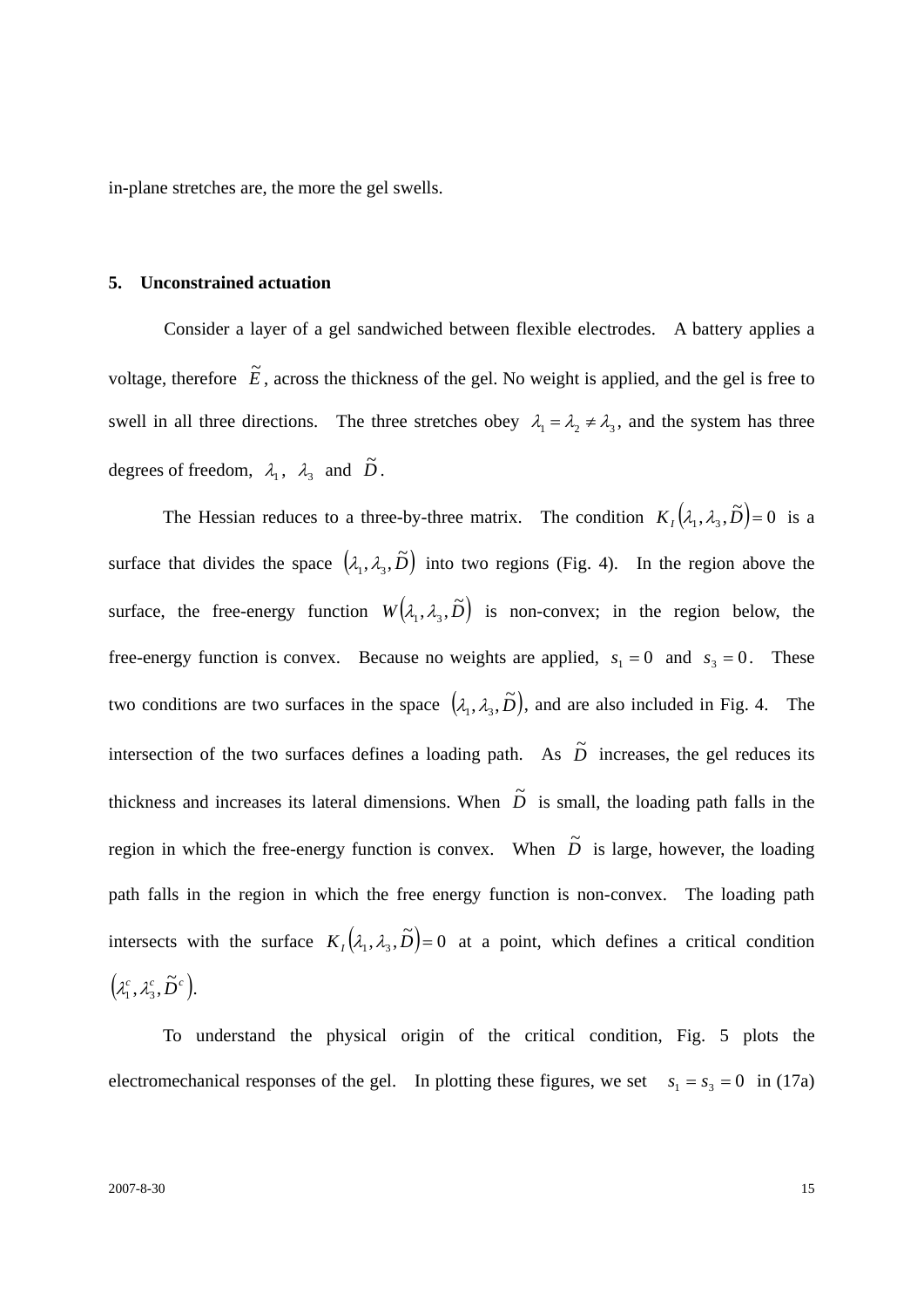and (17c), and solve the two nonlinear equations to obtain  $\lambda_1$  and  $\lambda_3$  for any given  $\tilde{D}$ . Figure 5a plots the nominal electric field as a function of the nominal electric displacement. By definition,  $\widetilde{E} = \Phi / L_3$  and  $\widetilde{D} = Q / (L_1 L_2)$ . Because  $L_1, L_2, L_3$  remain fixed during deformation, Fig. 5a is a normalized charge-voltage plot. When the voltage is small, the charge increases with the voltage. When the voltage is large enough, the gel thins down significantly, inducing a large true electric field in the gel. Consequently, to further increases the charge, the voltage needed reduces. The peak voltage corresponds to the critical condition. The critical condition is marked by crosses in all other plots in Fig. 5.

 Figure 5d indicates that the lower the enthalpy of mixing is, the more the gel swells, as expected. Note that the amount of swelling remains nearly constant. That is, the electric voltage causes the gel to reduce the thickness and expand in the lateral directions, with the volume of the gel being nearly constant. Consequently, the actuation requires no long-range transport of small molecules, and is expected to be fast. In this case, once the gel is formed, the external liquid becomes superfluous, so that the actuator need not operate in the presence of the liquid.

## **6. Concluding remarks**

 This paper formulates a theory of a dielectric gel immersed in a solvent and subject to electromechanical loads. We find that the Maxwell stress has no general theoretical significance in dielectrics, but can emerge as part of special material laws. We show that the free-energy function of a dielectric gel is non-convex, leading to electromechanical instabilities.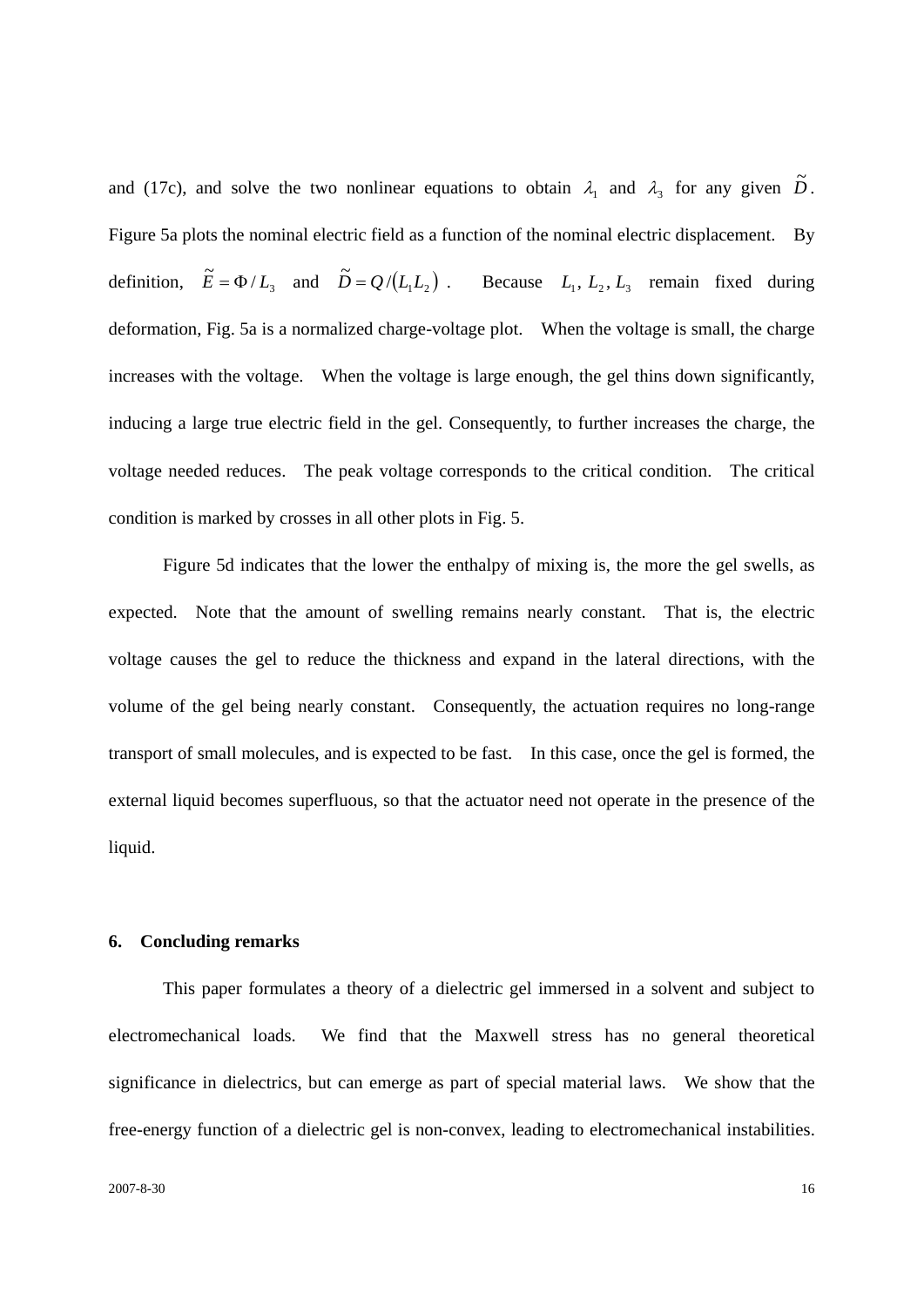We also show that mechanical constraint markedly affects the behavior of the gel. We expect that the theory can be used to analyze diverse phenomena found in dielectric gels.

## **Acknowledgements**

 This research was supported by the Army Research Office through contract W911NF-04-1-0170, and by the National Science Foundation through the MRSEC at Harvard University. Visits of ZS to the Institute of Process Engineering, of Chinese Academy of Sciences, have been supported by a project entitled Research Collaboration on Multi-Scale Science of Complex Systems.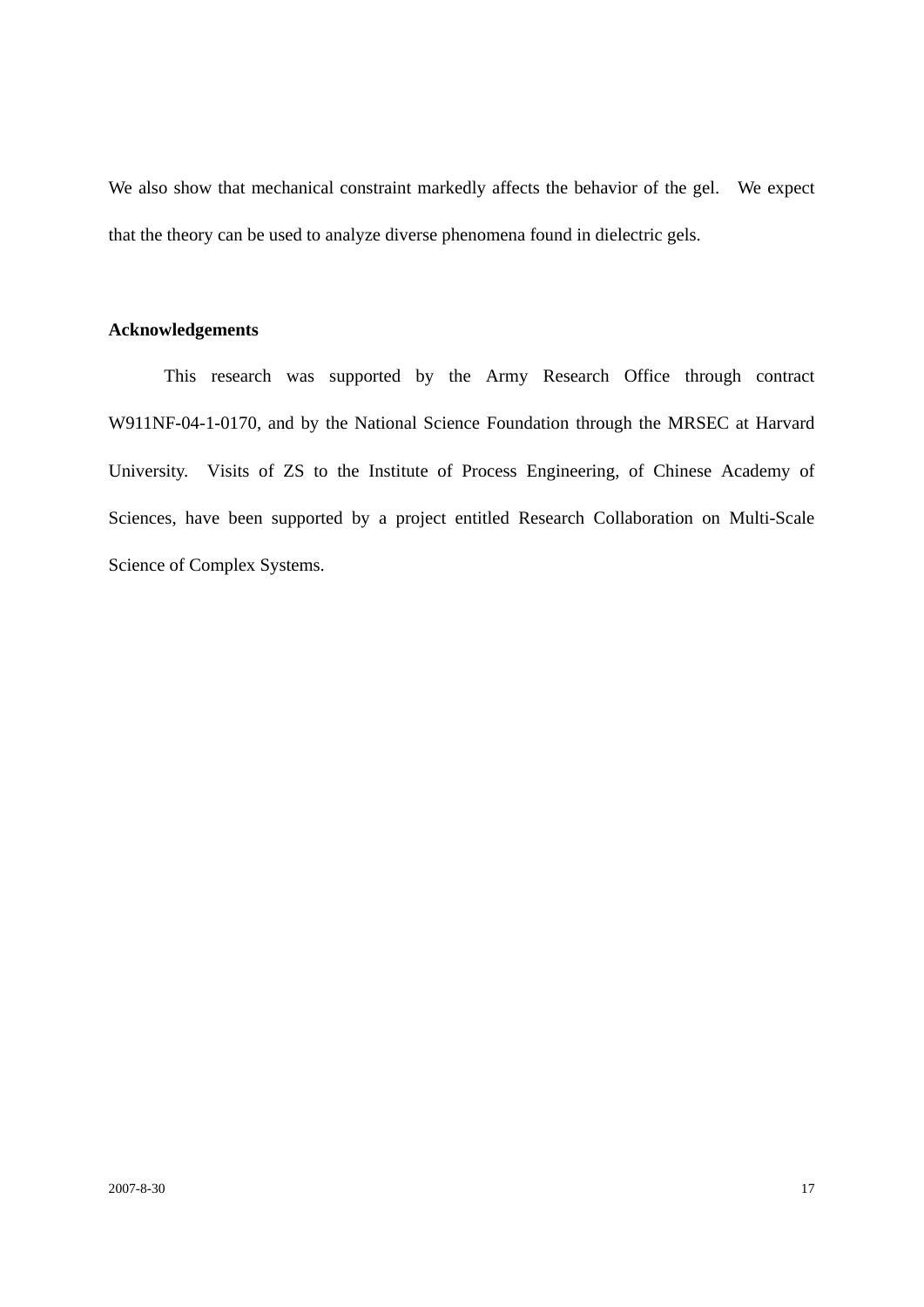## **References**

- Biot, M.A., 1941. General theory of three-dimensional consolidation. Journal of Applied Physics 12 (2), 155-164.
- Dolbow, J., Fried, E., Jia, H.D., 2004. Chemically induced swelling of hydrogels. Journal of the Mechanics and Physics of Solids 52 (1), 51-84.
- Durning, C.J., Morman, K.N., 1993. Nonlinear Swelling of Polymer Gels. Journal of Chemical Physics 98 (5), 4275-4293.
- Filipcsei, G., Feher, J., Zrinyi, M., 2000. Electric field sensitive neutral polymer gels. Journal of Molecular Structure 554 (1), 109-117.
- Flory, P.I., 1942. Thermodynamics of high polymer solutions. Journal of Chemical Physics 10 (1), 51-61.
- Flory, P.J., 1953. Principles of Polymer Chemistry. Cornell University Press, Ithaca.
- Flory, P.J., Rehner, J., 1943a. Statistical mechanics of cross-linked polymer networks I Rubberlike elasticity. Journal of Chemical Physics 11 (11), 512-520.
- Flory, P.J., Rehner, J., 1943b. Statistical mechanics of cross-linked polymer networks II Swelling. Journal of Chemical Physics 11 (11), 521-526.
- Gibbs, J.W., 1878. page 184, 201, 215 in The Scientific Papers of J. Willard Gibbs. Digital copy of the book is available at http://books.google.com/.
- Hirai, T., 2007. Electrically active non-ionic artificial muscle. Journal of Intelligent Material Systems and Structures 18 (2), 117-122.
- Hirai, T., Nemoto, H., Hirai, M., Hayashi, S., 1994. Electrostriction of Highly Swollen Polymer Gel - Possible Application for Cell Actuator. Journal of Applied Polymer Science 53 (1), 79-84.
- Hirai, T., Zheng, J., Watanabe, M., Shirai, H., 2000. Electro-active Non-tonic Gel and its Application. In: Bar-Cohen, Y. (Ed.), Proceedings of SPIE, pp. 281-290.
- Horkay, F. and McKenna, G.B., 2007. Polymer networks and gels. pp. 497-523 in Physical properties of Polymers Handbook. edited by J.E. Mark. Springer, New York.
- Huggins, M.L., 1941. Solutions of long chain compounds. Journal of Chemical Physics 9 (5), 440-440.
- Ji, H.D., Mourad, H., Fried, E., Dolbow, J., 2006. Kinetics of thermally induced swelling of hydrogels. International Journal of Solids and Structures 43 (7-8), 1878-1907.
- Korchagin, V., Dolbow, J., Stepp, D., 2007. A theory of amorphous viscoelastic solids undergoing finite deformations with application to hydrogels. International Journal of Solids and Structures 44 (11-12), 3973-3997.
- Lai, W.M., Hou, J.S., Mow, V.C., 1991. A Triphasic Theory for the Swelling and Deformation Behaviors of Articular-Cartilage. Journal of Biomechanical Engineering-Transactions of the Asme 113 (3), 245-258.
- Li, H., Luo, R., Birgersson, E., Lam, K.Y., 2007a. Modeling of multiphase smart hydrogels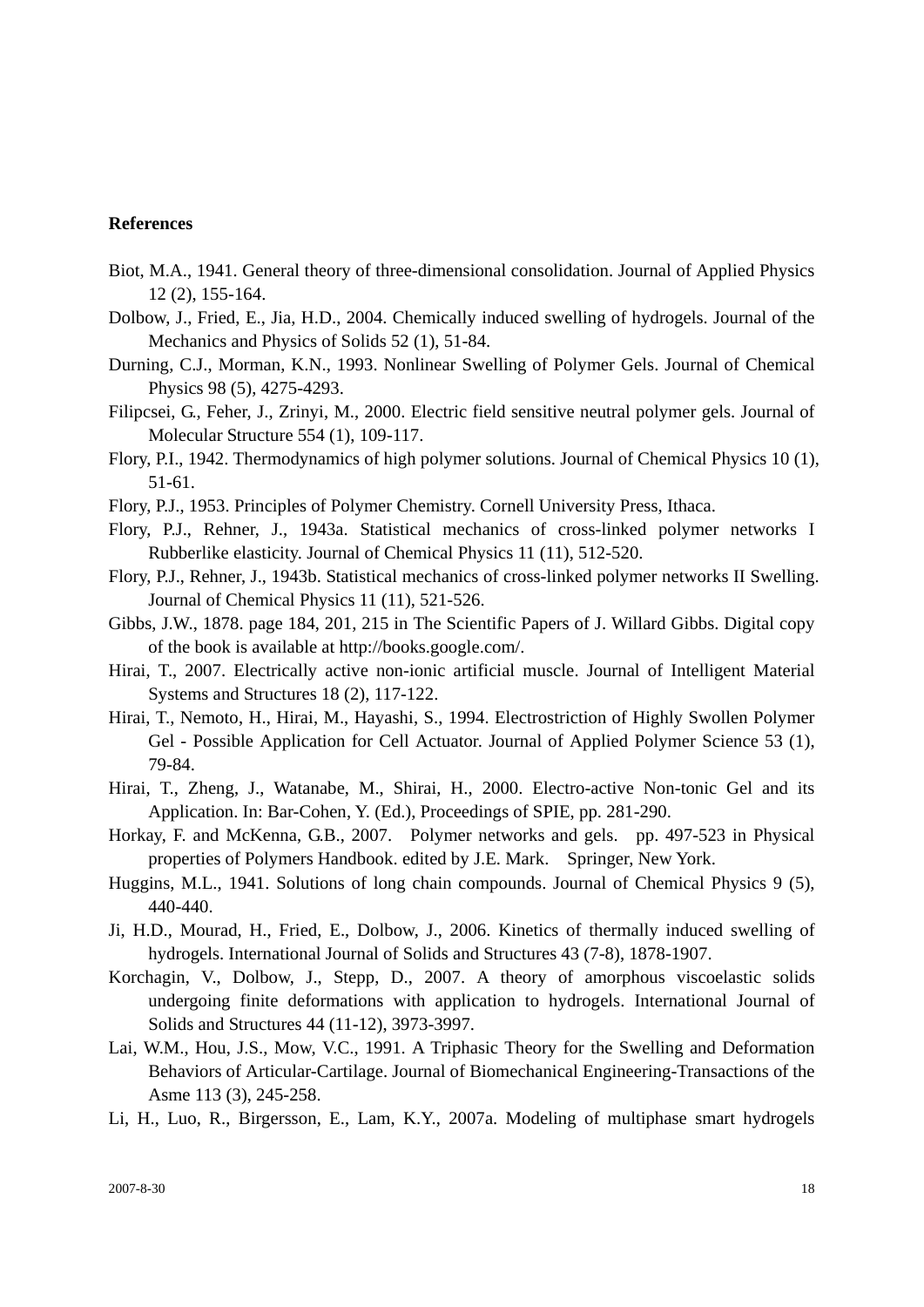responding to pH and electric voltage coupled stimuli. Journal of Applied Physics 101 (11).

- Li, H., Luo, R., Lam, K.Y., 2007b. Modeling and simulation of deformation of hydrogels responding to electric stimulus. Journal of Biomechanics 40 (5), 1091-1098.
- Li, Y., Tanaka, T., 1992. Phase-Transitions of Gels. Annual Review of Materials Science 22, 243-277.
- Popovic, S., Xu, C., Tamagawa, H., Taya, M., 2001. Electroactive Non-Ionic Poly(vinyl alcohol) Gel Actuator. In: Bar-Cohen, Y. (Ed.), Proceedings of SPIE, pp. 238-247.
- Suo, Z., Zhao, X., Greene, W.H., 2007. A nonlinear field theory of deformable dielectrics. Journal of Mechanics and Physics of Solids, doi:10.1016/j.jmps.2007.1005.1021.
- Treloar, L.R.G., 1975. The Physics of Rubber Elasticity. Oxford University Press, New York.
- Tsai, H., Pence, T.J., Kirkinis, E., 2004. Swelling induced finite strain flexure in a rectangular block of an isotropic elastic material. Journal of Elasticity 75 (1), 69-89.
- Zhao, X., Hong, W., Suo, Z., 2007. Electromechanical hysteresis and coexistent states in dielectric elastomers. http://imechanica.org/node/1283.
- Zhao, X., Suo, Z., 2007. Method to analyze electromechanical stability of dielectric elastomer actuators. Applied Physics Letters 91, 061921.
- Zheng, J.M., Watanabe, M., Shirai, H., Hirai, T., 2000. Electrically induced rapid deformation of nonionic gel. Chemistry Letters (5), 500-501.
- Zrinyi, M., Feher, J., Filipcsei, G., 2000. Novel gel actuator containing TiO2 particles operated under static electric field. Macromolecules 33 (16), 5751-5753.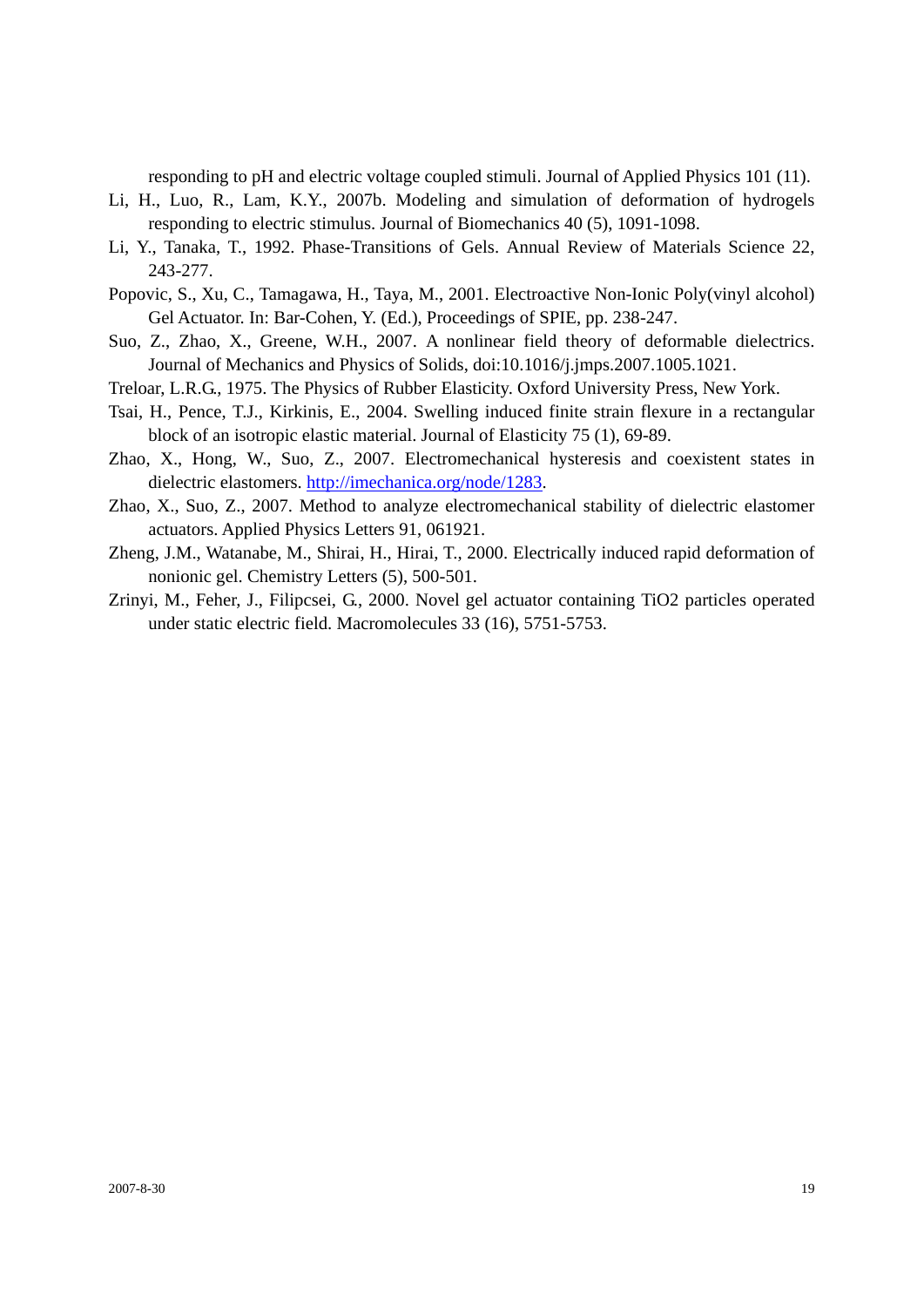

# **Reference Configuration**



**Current State**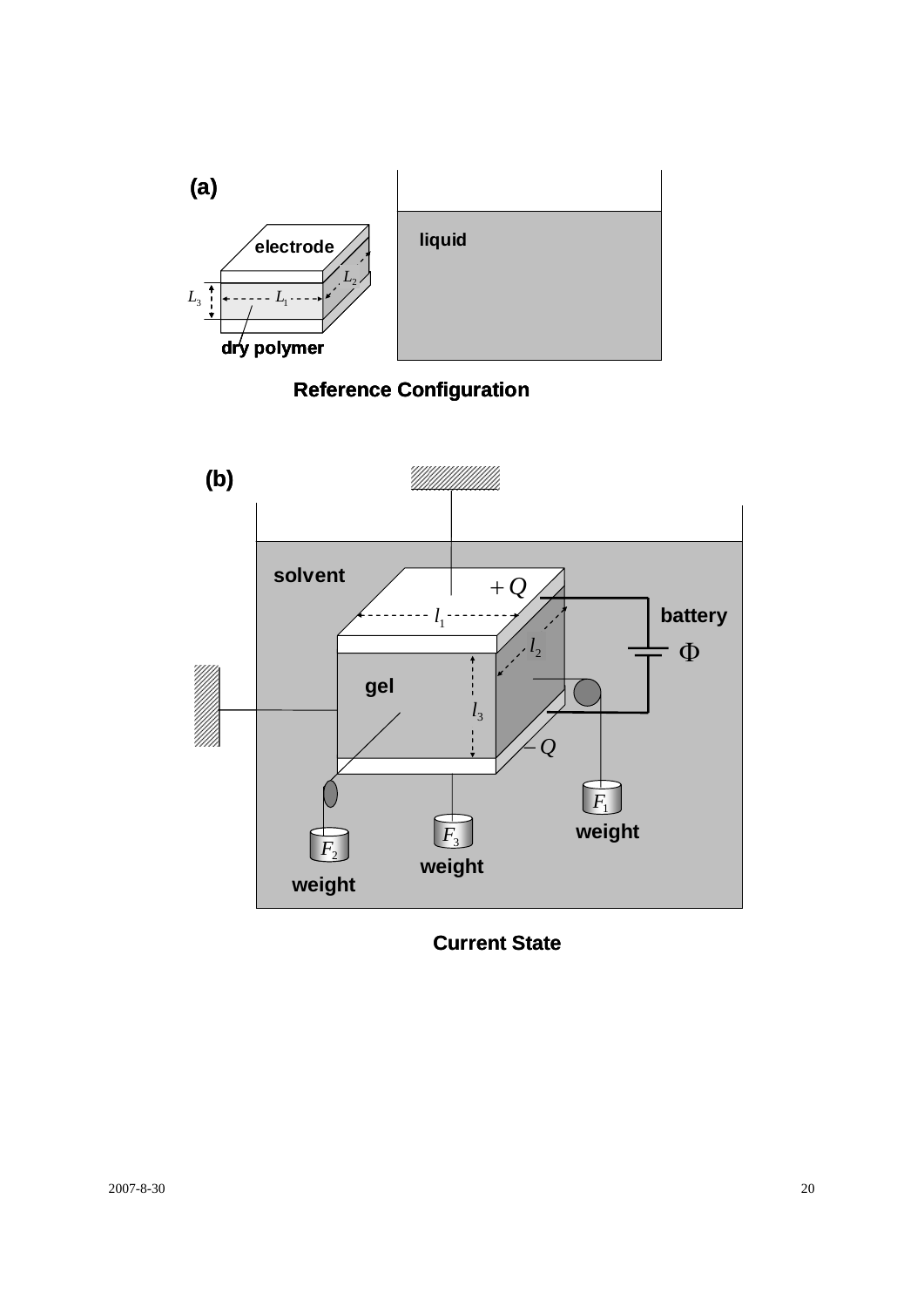Figure 1 A species of polymers form a cross-linked network, which is then sandwiched between two electrodes. A species of small molecules form a liquid. (a) In the reference state, no weights or battery are applied on the elastomeric block, and no small molecules exist inside the block. The block is an elastomer with dimensions  $L_1L_2L_3$ . (b) In the current state, the elastomeric block is immersed in the liquid, which acts as a solvent. As the small molecules enter the interstitial space of the polymers, the combination forms a gel. Three weights apply forces  $F_1$ ,  $F_2$  and  $F_3$  on the gel in three directions, while a battery applies a voltage  $\Phi$ between the two electrodes. In equilibrium, *M* small molecules enter the block, the gel has dimensions  $l_1 l_2 l_3$ , and an amount of change Q flows from one electrode to the other through the external circuit.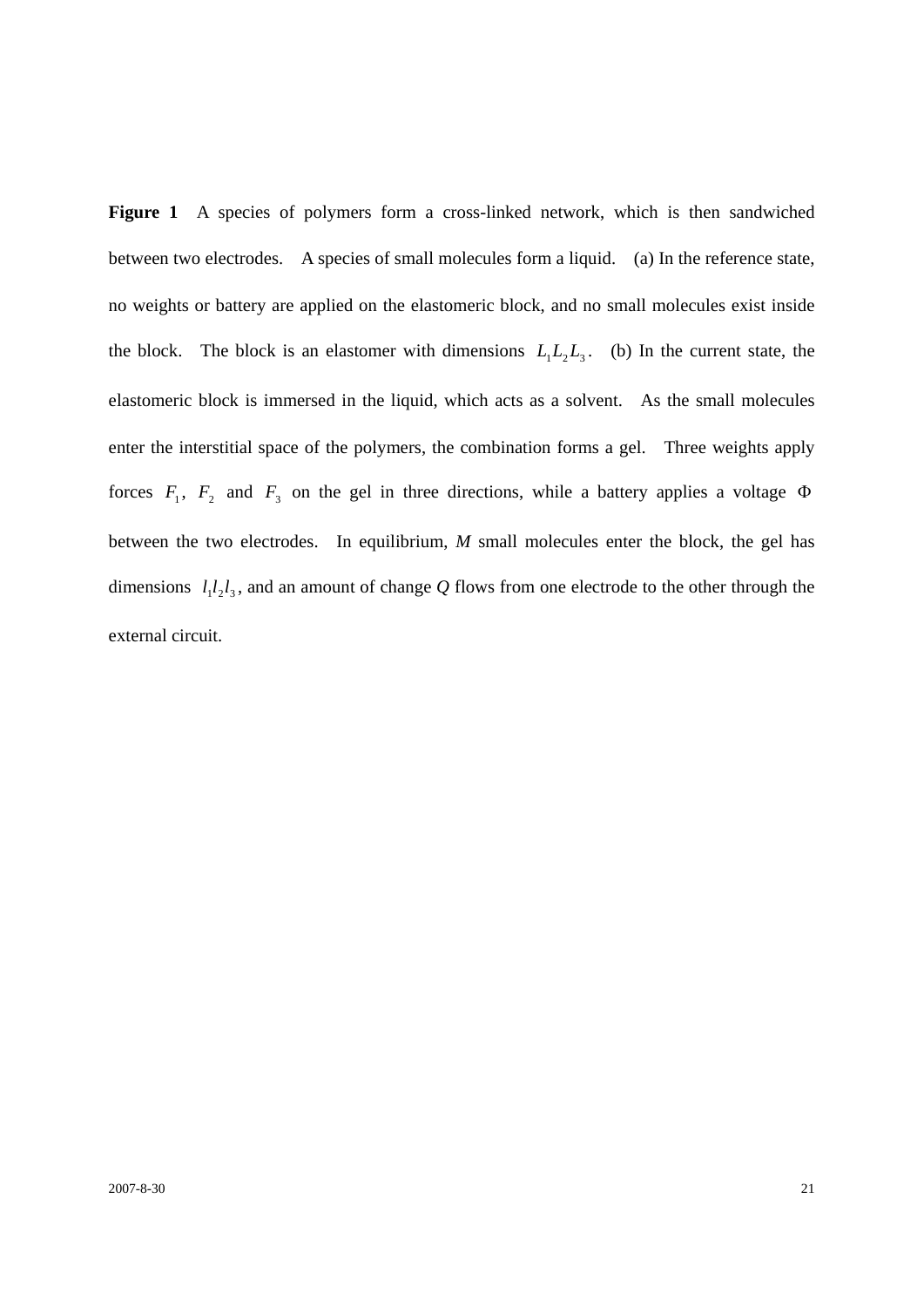

**Figure 2.** A gel ( $\chi = 0.5$  and  $Nv = 10^{-3}$ ) is subject to biaxial constraint  $\lambda_1 = \lambda_2 = 1$ , and to a voltage. The system has two degrees of freedom,  $\lambda_3$  and  $\tilde{D}$ . The curve  $K_1(\lambda_3, \tilde{D}) = 0$ divides the plane into two regions:  $W(\lambda_3, \tilde{D})$  nonconvex and  $W(\lambda_3, \tilde{D})$  convex. The loading path  $s_3(\lambda_3, \tilde{D}) = 0$  lies in the region in which the free energy function is convex.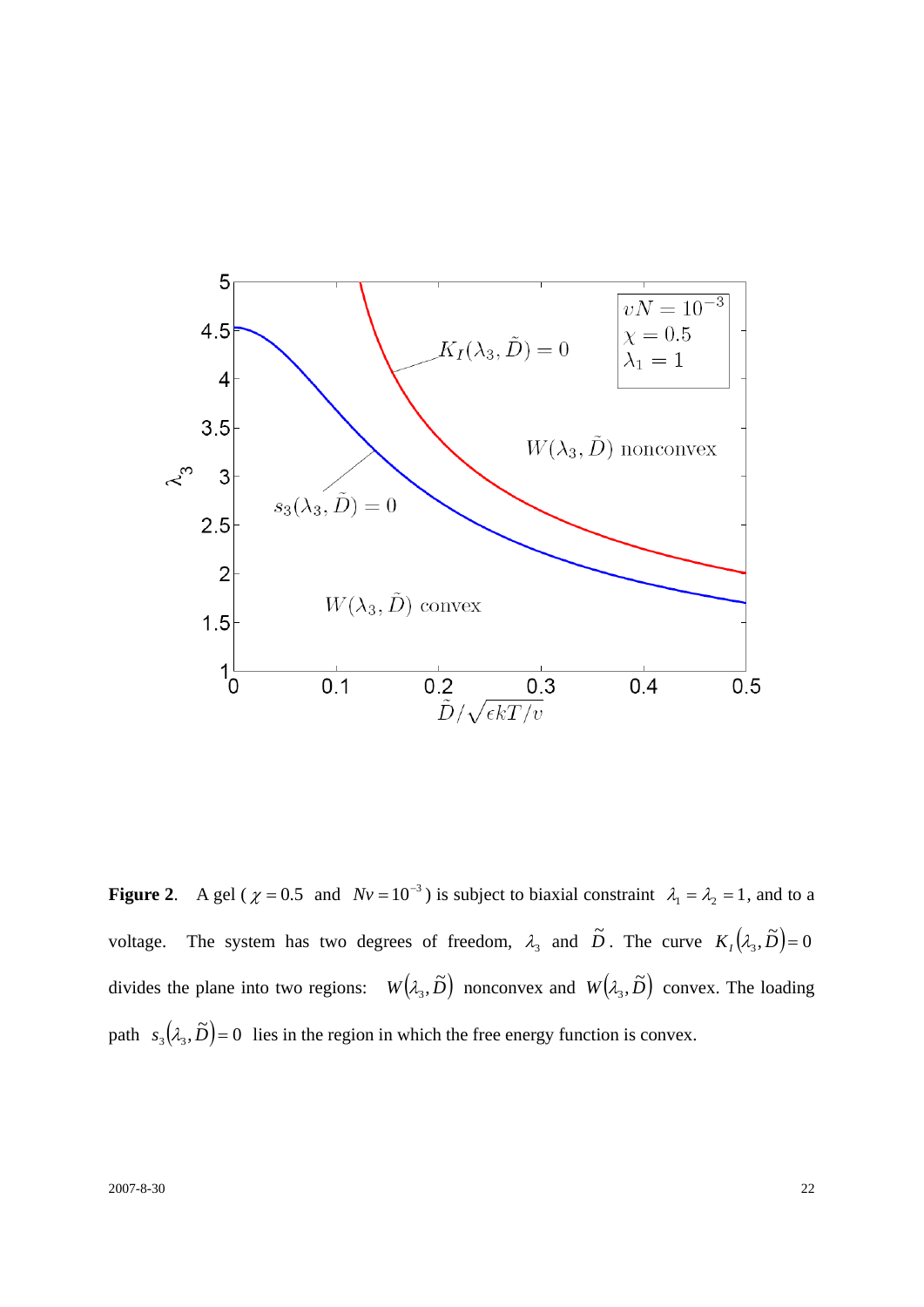

**Figure 3.** A gel ( $\chi = 0.5$  and  $Nv = 10^{-3}$ ) is subject to biaxial constraint and to a voltage. The variations of  $\tilde{E}$ ,  $E$ ,  $\lambda_3$  and *vC* are plotted as functions of  $\tilde{D}$ . The biaxial constraint is set at several levels,  $\lambda_1 = 0.5, 1, 1.5,$  and 2.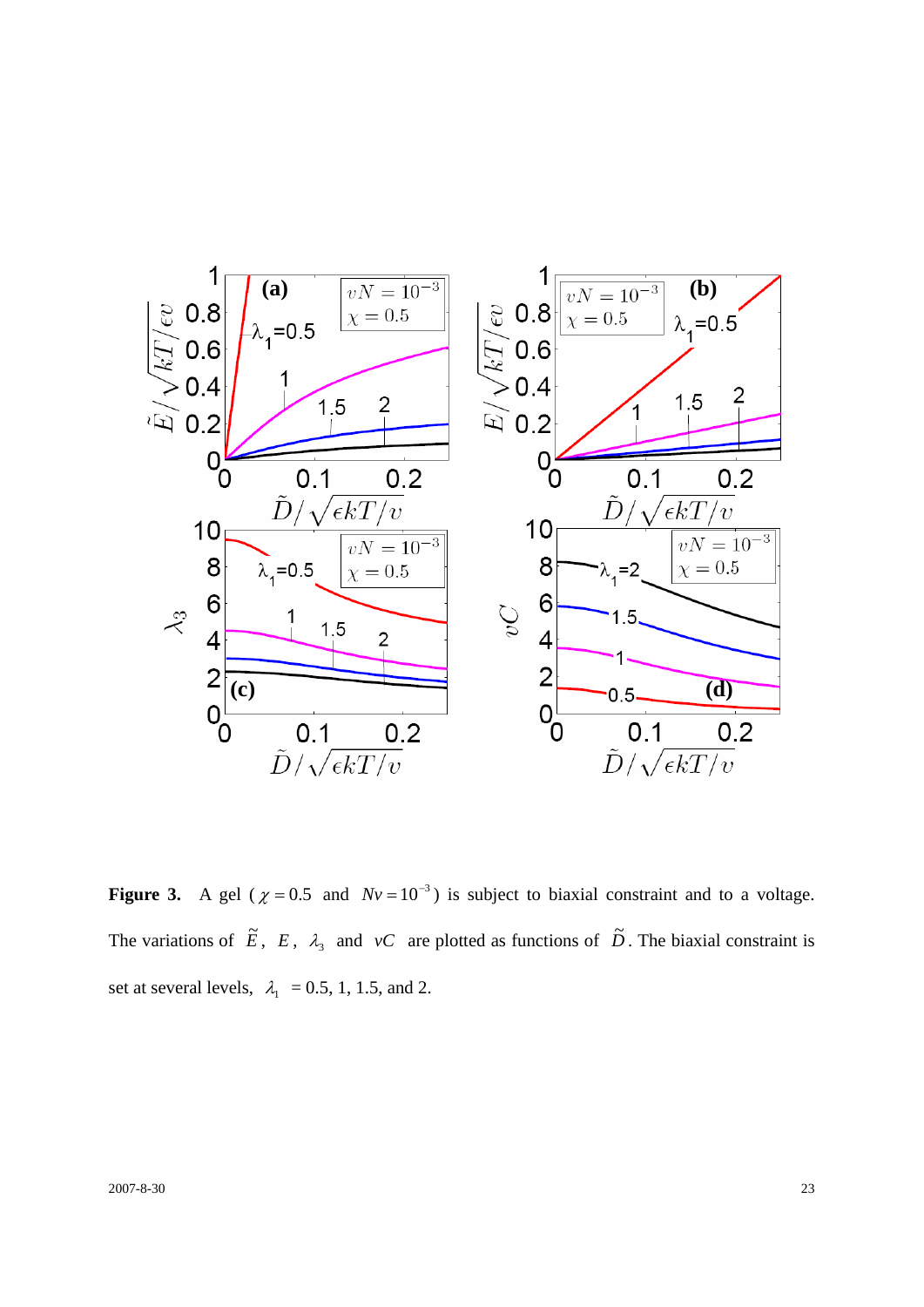

**Figure 4.** A gel ( $\chi = 0.5$  and  $Nv = 10^{-3}$ ) is subject to a voltage and can deform freely in three direction. The system has three degrees of freedom,  $\lambda_1$ ,  $\lambda_3$  and  $\tilde{D}$ . The surface of  $K_1(\lambda_1, \lambda_3, \tilde{D}) = 0$  divides the space into two regions:  $W(\lambda_1, \lambda_3, \tilde{D})$  nonconvex and  $W(\lambda_1, \lambda_3, \tilde{D})$  convex. The conditions of  $s_3 = 0$  and  $s_1 = 0$  give another two surfaces, the intersection of which represents the loading path. It can be seen that only part of the loading path is in the convex  $W(\lambda_1, \lambda_3, \tilde{D})$  region.